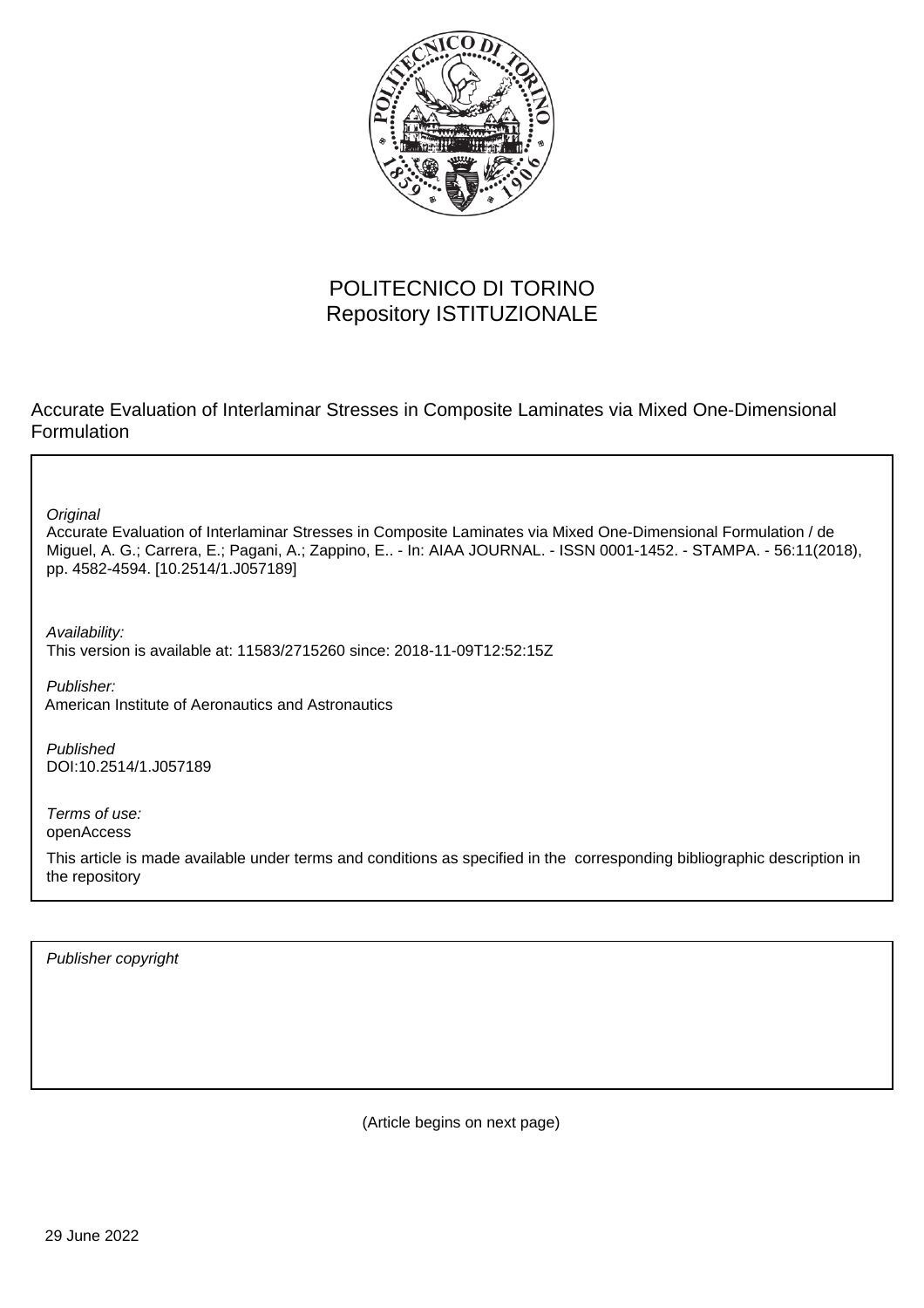# **Accurate evaluation of interlaminar stresses in composite laminates via mixed one-dimensional formulation**

A.G. de Miguel<sup>\*1</sup>, E. Carrera<sup>†1</sup>, A. Pagani<sup>‡1</sup>, and E. Zappino<sup>§1</sup>

<sup>1</sup>*Mul*<sup>2</sup> *Group, Department of Mechanical and Aerospace Engineering, Politecnico di Torino, 10129 Turin, Italy*

**This paper presents a novel mixed one-dimensional formulation based upon the Reissner's Mixed Variational Theorem (RMVT) for the accurate stress analysis of general multilayered beam problems. The Carrera's unified formulation (CUF) is recalled to generate a class of theory of structure that assumes both displacements and stresses over the cross-section of the beam. On the other hand, the finite element method (FEM) is employed to obtain the governing equations in weak form using standard Lagrangian interpolation. Independent assumptions are taken for each layer of the laminated beam trough a Layer-Wise (LW) distribution of the unknowns and the interlaminar continuity of the transverse stresses is imposed a priori by ensuring piece-wise continuous fields in the thickness direction. A set of locally defined, hierarchical set of Legendre polynomials is chosen for the expansion of the variables over the cross-section surface, enabling the user to refine the model in particular zones of interest and to control the accuracy of the stress analysis through the polynomial order of the theory of structure. The numerical assessment of the proposed mixed elements for multilayered problems is carried out by comparison against benchmark solutions of the literature, including plate formulations and elasticity solutions. The free-edge problem is also addressed to show the 3D capabilities of the model.**

## **Nomenclature**

| $\boldsymbol{h}$                 |     | $=$ width of the laminate                 |
|----------------------------------|-----|-------------------------------------------|
| $C_{pp}, C_{nn}, C_{pn}, C_{np}$ |     | = stiffness matrices of the material      |
| D                                | $=$ | geometrical differential operator         |
| E                                |     | $=$ Young's modulus                       |
| $F_{\tau}$                       | $=$ | cross-section functions for displacements |
| G                                |     | $=$ shear modulus                         |

<sup>∗</sup>Ph.D. Student, alberto.garcia@polito.it

<sup>†</sup>Professor of Aerospace Structures and Aeroelasticity, erasmo.carrera@polito.it

<sup>‡</sup>Assistant Professor, alfonso.pagani@polito.it

<sup>§</sup>Assistant Professor, enrico.zappino@polito.it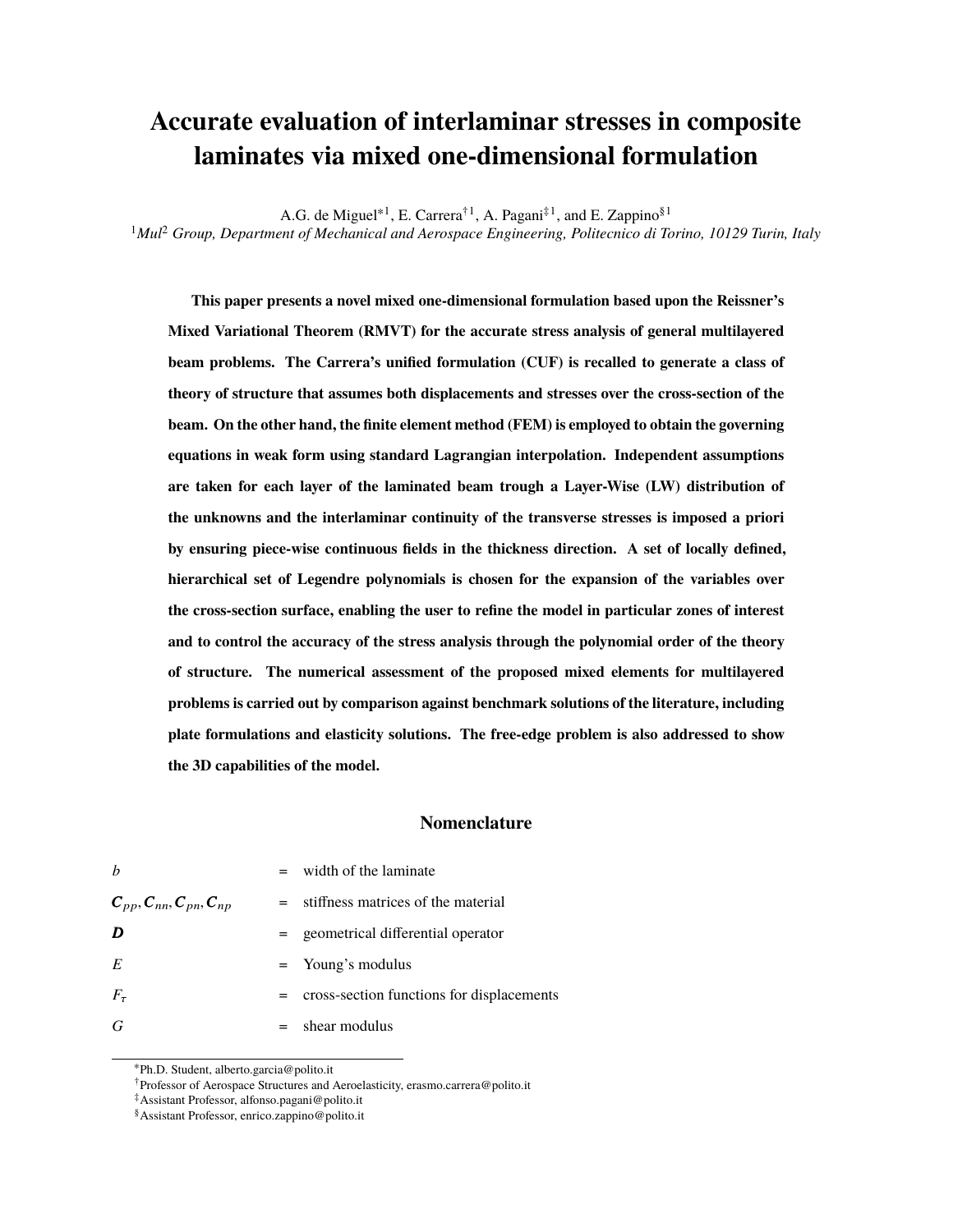| $G_\tau$                                                                                                                  | $=$ | cross-section functions for stresses       |
|---------------------------------------------------------------------------------------------------------------------------|-----|--------------------------------------------|
| h                                                                                                                         |     | thickness of the laminate                  |
| $\pmb{K}_{uu}^{ij\tau s}, \pmb{K}_{\sigma\sigma}^{ij\tau s}, \pmb{K}_{u\sigma}^{ij\tau s}, \pmb{K}_{\sigma u}^{ij\tau s}$ | $=$ | fundamental nuclei of the stiffness matrix |
| k                                                                                                                         | $=$ | lamina index                               |
| L                                                                                                                         | $=$ | length of the laminated beam               |
| $L_e$                                                                                                                     | $=$ | external work                              |
| $N_i$                                                                                                                     | $=$ | Lagrangian 1D shape functions              |
| $N_l$                                                                                                                     | $=$ | number of layers                           |
| $n_{node}$                                                                                                                | $=$ | number of nodes of the beam element        |
| $N_{\tau}$                                                                                                                | $=$ | number of expansion terms                  |
| $p_b$                                                                                                                     | $=$ | polynomial order of the beam theory        |
| $\boldsymbol{P}_{\tau}$                                                                                                   | $=$ | generalized force vector                   |
| r, s                                                                                                                      | $=$ | natural coordinates of the section         |
| u                                                                                                                         | $=$ | displacement vector                        |
| $\boldsymbol{u}_{\tau}$                                                                                                   | $=$ | generalized displacement vector            |
| V                                                                                                                         | $=$ | volume of the structure                    |
| (x, y, z)                                                                                                                 | $=$ | coordinates of the reference system        |
| δ                                                                                                                         | $=$ | virtual variation                          |
| $\boldsymbol{\varepsilon}_p, \boldsymbol{\varepsilon}_n$                                                                  | $=$ | in-plane and transverse strain vector      |
| $\mathcal V$                                                                                                              | $=$ | Poisson ratio                              |
| ξ                                                                                                                         | $=$ | natural coordinate along the beam          |
| $\sigma_p, \sigma_n$                                                                                                      | $=$ | in-plane and transverse stress vector      |
| $\sigma_{n\tau}$                                                                                                          | $=$ | generalized transverse stress vector       |
| Ω                                                                                                                         | $=$ | cross-section surface                      |

# **I. Introduction**

This paper proposes a computationally efficient modelling technique for general multilayered comsposite problems that is based on a one-dimensional finite element formulation derived via the Reissner's Mixed Variational Theorem (RMVT) [1]. The proposed formulation makes use of locally defined Legendre expansions which are mapped into the cross-section surface, allowing the user to hierarchically refine the beam's kinematics to a desired level of accuracy. The model can be applied to composite problems providing 3D stress fields throughout the structure with enriched solutions in the zones of interest.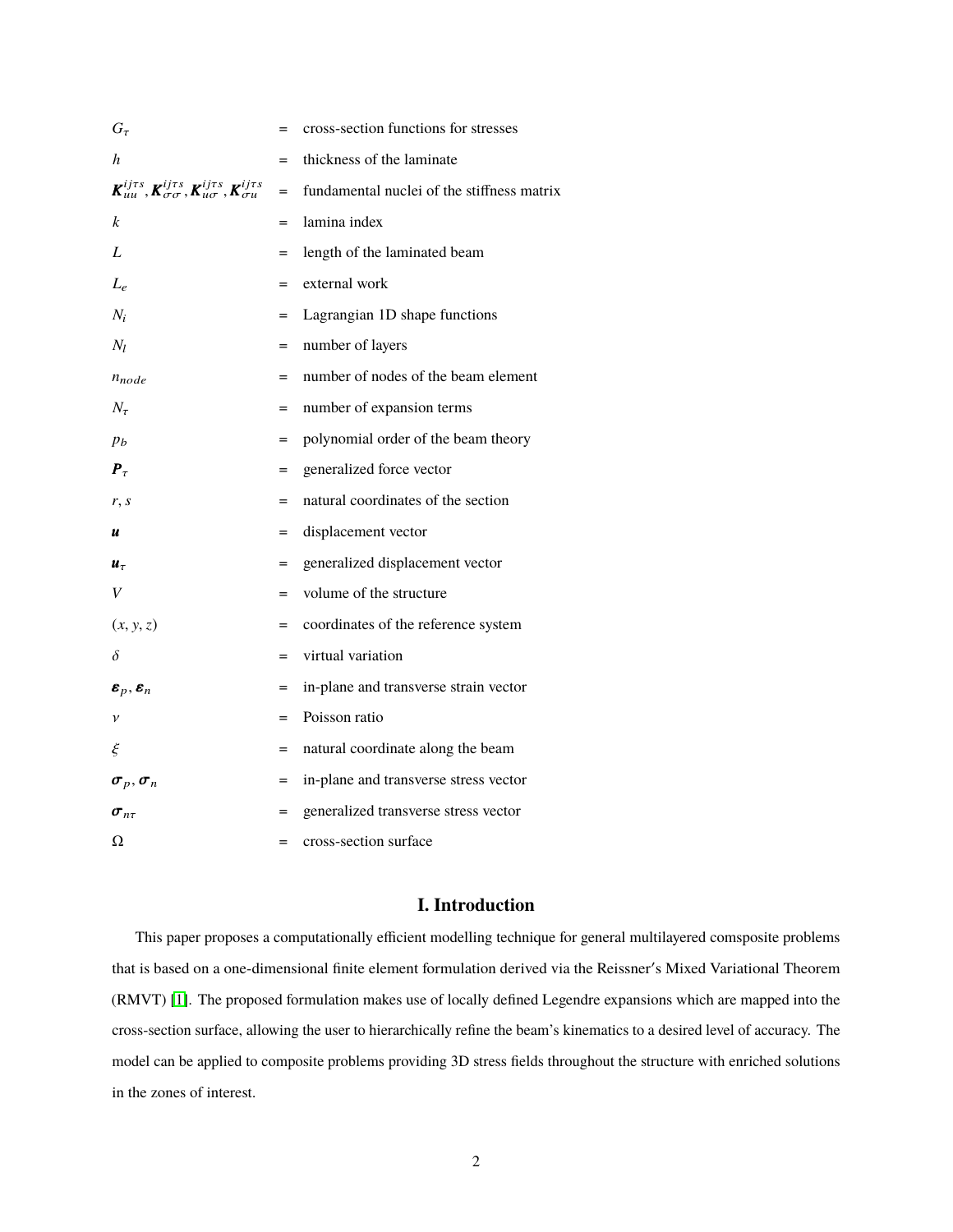The advantages of high-performance composites for structural applications are many, amongst them: high stiffness to weight ratio, high strength to weight ratio, fatigue strength, corrosion resistance or ease of formability, see the book of Tsai [2]. One of the most common form of composites are the multilayered structures, which are built by adding plies of the same or different materials in a certain stacking sequence to conform laminates with some desired characteristics. The layers are supposed to be perfectly bonded at the interfaces and can be made of metallic or composite materials. Due to these characteristics, multilayered structures exhibit some properties that differ from those of metallic structures, the first one being the transverse anisotropy, which is the variation of the mechanical properties through the thickness of the laminate. Also, the high values of orthotropic Young's modulus, being  $E_1/E_2 = E_1/E_3 = 5 \sim 40$ , where subscript 1 refers to the fiber direction of the ply, subscript 2 to the transverse in-plane direction and subscript 3 to the thickness direction, and low ratios of transverse shear moduli, being  $G_{12}/E_2 \approx G_{23}/E_2 = 1/10 \sim 1/200$ . Subsequently, the stress components in the thickness direction play a major role in the mechanical response and failure of laminated structures, therefore they should not be neglected in the structural model.



**Fig. 1 Reference system of a multilayered beam.**

The transverse anisotropy of multilayered materials leads to complex distributions of displacements, strains and stresses over the stacking direction. Following the notation introduced in Fig. 1, the fulfillment of the compatibility and equilibrium conditions requires continuous displacements  $(u_x, u_y, u_z)$  and transverse stresses  $(\sigma_{zz}, \sigma_{xz}, \sigma_{yz})$  in the thickness direction, respectively. This requirement is referred to as Interlaminar Continuity (IC) and represents one of the major challenges in the modeling of laminated structures, see the book of Reddy [3] for instance. In order to satisfy the IC conditions, the slope of displacement fields must show a sudden change at interface between plies, which is commonly known as the zig-zag effect (ZZ). Fig. 2 illustrates the ZZ and IC requirements for a general multilayered structure. It is obvious then, that ZZ and IC conditions are strongly related to each other and must be correctly simulated to obtain an accurate description of the laminate response, as stated by Carrera [4]. Sumarizing, a proper model should include  $C^0$  displacements and  $C^0$  transverse stresses on the thickness direction at the same time. Nevertheless, these mechanical effects of laminated structures, which were generalized as the  $C_2^0$ -Requirements by Carrera [5], are not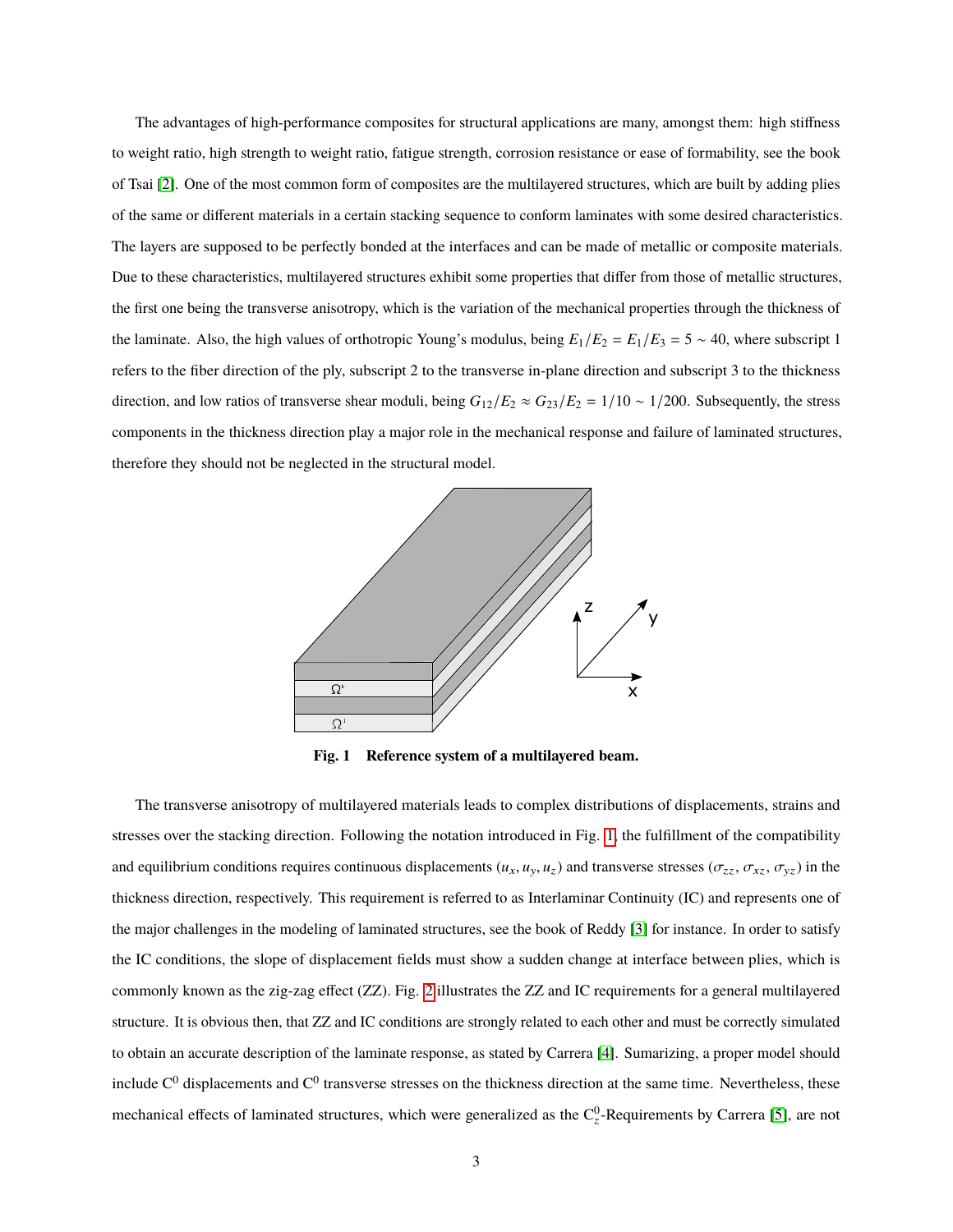

**Fig. 2 Typical displacement and transverse stress fields across the thickness of multilayered structures.**

fulfilled in the majority of the simulation tools available for composite design.

During the last decades, a vast amount of theories of structure have been introduced in the literature for the analysis of multilayered structures. The most commonly adopted models within the composite community are represented by the Classical Laminate Theories (CLT), see Jones [6], and the First-order Shear Deformation Theories (FSDT), such as those of Timoshenko [7], Reissner [8] or Mindlin [9], which are simplistic extensions of classical beam and plate theories for multilayered applications. Although these models are extensively accepted in composite design, one must be aware of the fact that the linear approximation adopted in these models for the displacement variables in the thickness direction leads, at the best, to a piece-wise constant distribution of the stress solutions, which are discontinuous at the interfaces between layers. Subsequently, the classical models cannot satisfy the IC conditions and the normal and transverse stresses can be only approximated to a short extent. Moreover, the necessity of shear correction factors, which are problem dependent and in many cases not easy to define, adds another limitation to these theories. An improvement of the CLT and FSDT models was introduced with the Higer-Order Theories (HOT), such as the higher-order model of Lo *et al*.[10], the Vlasov model [11] and the third-order shear deformation theory of Reddy [12], among others. In HOT, the polynomial order of the transverse assumptions for displacements is increased to account effects such as stress-free boundary conditions and warping of the cross-section, leading to models that are able to represent more complex deformations and stress fields.

All the aforementioned theories (CLT, FSDT and HOT) are categorized as Equivalent Single Layer (ESL) approaches, which provide acceptable global responses of the multilayered structure although do not address the  $C_2^0$ -Requirements. The first attempt to capture the ZZ effect was the introduction of the zig-zag theories, see Lekhnitskii [13], Ambartsumian [14] and Murakami [15]. These theories employ assumptions that vary from layer to layer so that the ZZ distributions are introduced in the kinematics. The ZZ conditions can also be satisfied if an independent approximation of the displacement variables is adopted for each layer. These models, introduced by Reddy [16], are referred to as Layer Wise (LW) and have been extensively studied in the literature, see for instance Pagano [17], Shimpi and Ghugal [18], Surana and Nguyen [19] and Carrera [20], among others. To this point, in these theories of structure the stress solutions are computed *a posteriori* via the Hooke's law and, therefore, the fulfillment of the IC for transverse stresses is not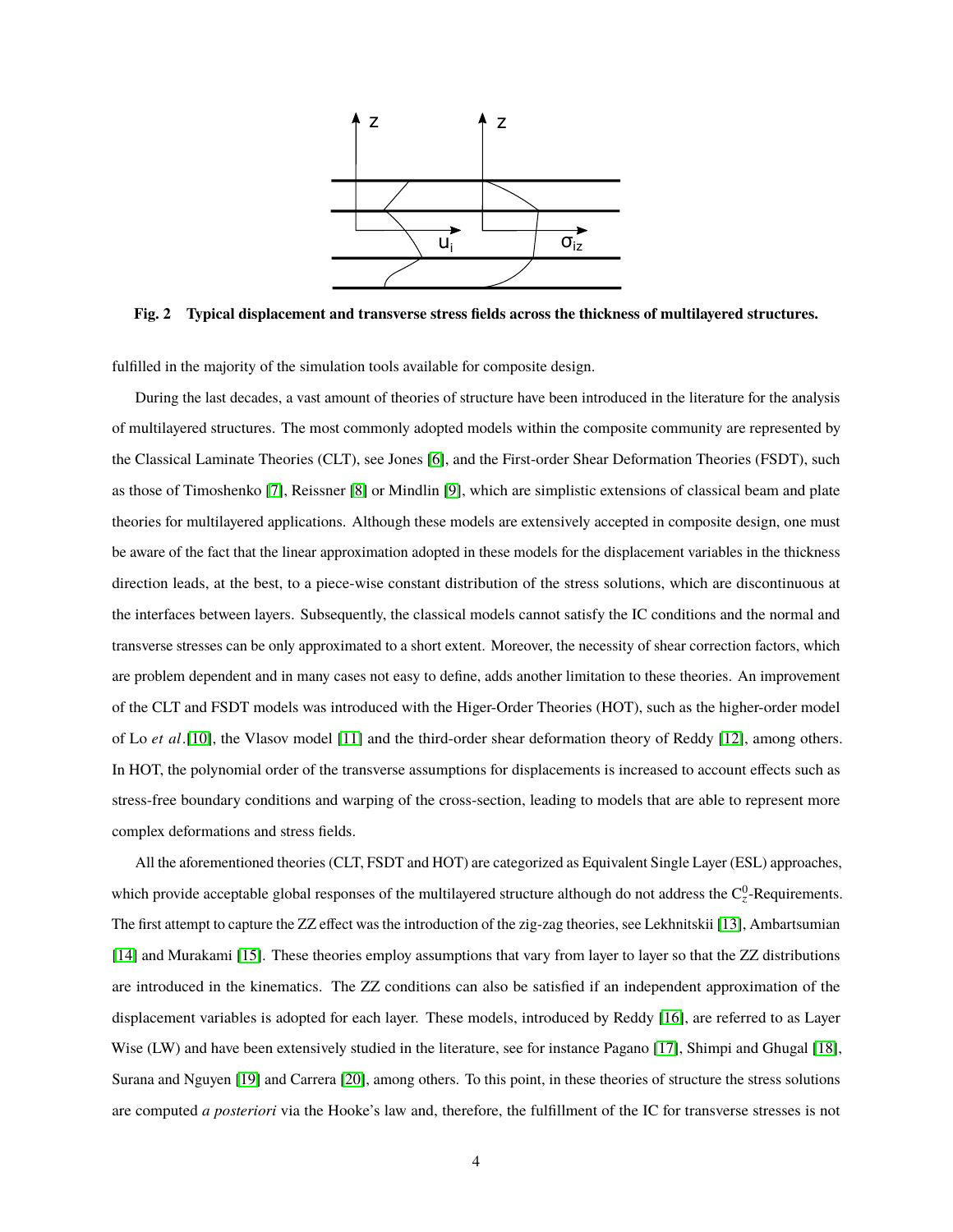guaranteed in a single step analysis. A second phase must be performed to recover the stresses from the 3D equilibrium for the IC to be satisfied, as proposed by Engrand [21], Noor and Burton [22] and Malik and Bert [23].

If both compatibility of the displacements and equilibrium conditions are to be satisfied without relying on post-processing methods to recover the stresses, assumptions on the stress fields must be taken. Reissner [1, 24, 25] restricted those assumptions to the transverse normal and shear stresses for the analysis of multilayered structures, leading to the so-called Reissner's Mixed Variational Principle. The RMVT solves the inconsistencies of displacement-based formulations for the computation of the 3D stress fields in multilayered structures and arises as a method to satisfy the C 0 z -Requirements completely and *a priori*. The most relevant developments of RMVT-based theories corresponds to the early works of Murakami [15], Toledano and Murakami [26], and Carrera [27–29]. The latter author introduced a unified formulation of theories of structure in which series of mixed and classical models could be arbitrarly generated and assessed. Further applications of the RMVT to multilayered structures can be found in Jing and Liao [30], Rao and Meyer-Piening [31], Carrera and Demasi [32], Wu and Li [33] and Tessler [34], among others. A comprehensive review of RMVT with plate/shell applications was presented by Carrera [35], in which a LW distributions of the stress variables are combined with different ESL, ZZ and LW theories. In the present research, a LW-LW approach is adopted by means of a hierarchical set of locally defined Legendre polynomials, ensuring the fulfillment of the  $C_2^0$ -Requirements automatically and with no need for ZZ terms in the kinematics or post-processing steps.

The paper is organized as follows: first, a general description of the RMVT is provided in Section II; then, Section III shows the derivation of RMVT-based theories of structure for beam structures by means of a unified formulation, and the definition of the polynomial basis used for the assumptions over the cross-section; subsequently, the obtention of the fundamental mathematical arrays of the problem for FEM applications is described in Section IV; the numerical assessment is presented in Section V; and finally, the conclusions are drawn in Section VI.

#### **II. Reissner's mixed variational theorem (RMVT)**

In displacement-based formulations, the Principle of Virtual Displacements (PVD) uses compatible displacement fields as variables and establishes the equilibrium of internal and external work done by momenta and traction boundary conditions. The variational equation of PVD for static case reads

$$
\int_{V} (\delta \boldsymbol{\varepsilon}_{p}^{T} \boldsymbol{\sigma}_{p} + \delta \boldsymbol{\varepsilon}_{n}^{T} \boldsymbol{\sigma}_{n}) dV = \delta L_{e}
$$
\n(1)

where the variation of the internal work is split into in-plane components (subscript *p*) and transverse components (subscript *n*) for convenience reasons. Readily,  $\boldsymbol{\sigma}_p = {\sigma_{xx}, \sigma_{yy}, \sigma_{xy}}$ ,  $\boldsymbol{\varepsilon}_p = {\varepsilon_{xx}, \varepsilon_{yy}, \varepsilon_{xy}}$ ,  $\boldsymbol{\sigma}_n = {\sigma_{zz}, \sigma_{xz}, \sigma_{yz}}$ and  $\boldsymbol{\varepsilon}_n = {\varepsilon_{zz}, \varepsilon_{xz}, \varepsilon_{yz}}$ .  $\delta L_e$  refers to the virtual variation of the external work. The stress solutions are obtained *a posteriori* from the displacement solutions through the Hooke's law. Subequently, the  $C_2^0$ -Requirements are not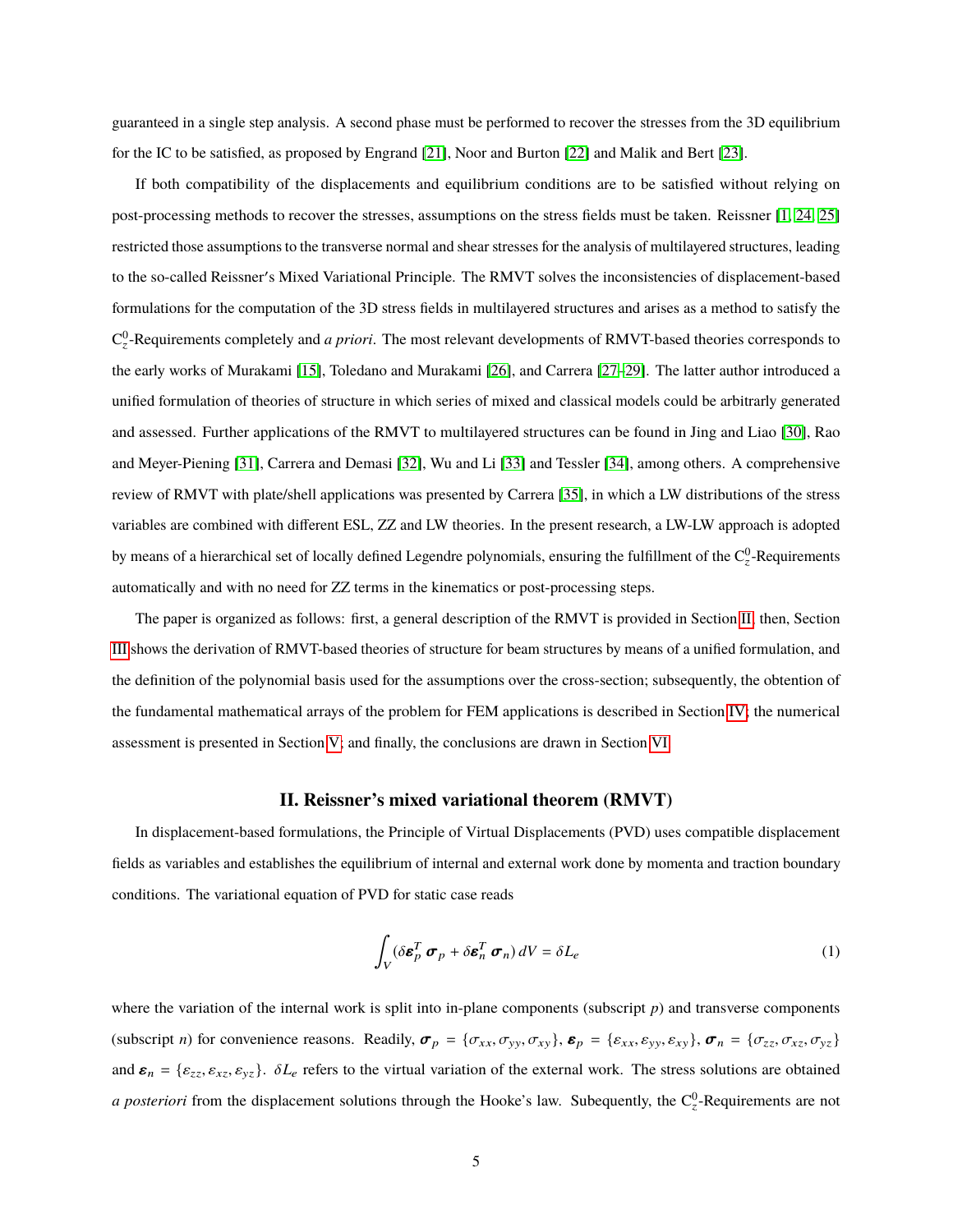guaranteed *a priori* and very refined theories are needed to obtain acceptable results. On the other hand, the fulfillment of IC conditions can be in some cases derived from a certain stress recovery method, which are in general based on the integration of the stress solutions in the 3D equilibrium equations, see Whitney [36].

The  $C_2^0$ -Requirements can be completely satisfied *a priori* if both displacement and stresses are used as variables in the variational principle. One way to achieve this is to make use of the Hu-Washizu principle [37], which imposes the compatibility conditions in the PVD through Lagrange multipliers. In the Hellinger-Reissner principle [38], on the other hand, the equilibrium of stresses is imposed as a constrain to the Principle of Virtual Forces through Lagrange multipliers. In these mixed variation principles, the Lagrange multipliers become the extra field of variables, i.e. stresses in the Hu-Washizu and displacements in the Hellinger-Reissner.

In multilayered structures, it is enough to impose the IC of stresses in the transverse direction. The RMVT is a variational formulation that enforces the  $C_2^0$ -Requirements *a priori* and completely through the use of independent fields for the displacement and stress variables. In RMVT-based formulations, the equilibrium of the transverse stresses are introduced in the PVD as follows:

$$
\int_{V} (\delta \boldsymbol{\varepsilon}_{pG}^{T} \boldsymbol{\sigma}_{pH} + \delta \boldsymbol{\varepsilon}_{nG}^{T} \boldsymbol{\sigma}_{nM} + \delta \boldsymbol{\sigma}_{nM}^{T} (\boldsymbol{\varepsilon}_{nG} - \boldsymbol{\varepsilon}_{nH})) dV = \delta L_{e}
$$
\n(2)

In this expression, subscript *H* refers to the evaluation of the variables through the Hooke's law, subscript *G* refers to the geometrical relations and subscript *M* denotes the use of assumed fields for the transverse stresses,  $\sigma_{nM}$ . The reader can observe that fulfillment of the IC conditions is imposed by the compatibility of transverse strains obtained independently from the geometrical relations and the constitutive laws

$$
\boldsymbol{\varepsilon}_{nG} = \boldsymbol{\varepsilon}_{nH} \tag{3}
$$

In this manner, the RMVT principle enables the independent computation of the stresses that must be continuous in the thickness direction of the laminate, i.e.  $\sigma_{zz}, \sigma_{xz}, \sigma_{yz}$ , which become variables of the mechanical problem, and those that can be discontinuous at the interfaces due to the mismatch of the material properties of the plies, i.e.  $\sigma_{xx}, \sigma_{yy}, \sigma_{xy}$ , which are computed *a posteriori* through the Hooke's law.

### **A. Constitutive relations**

The laminates are assumed to deform in linear elastic range. For a generic  $k^{th}$ -lamina, the Hooke's law reads

$$
\boldsymbol{\sigma}^k = \tilde{\mathbf{C}}^k \, \boldsymbol{\varepsilon}^k \tag{4}
$$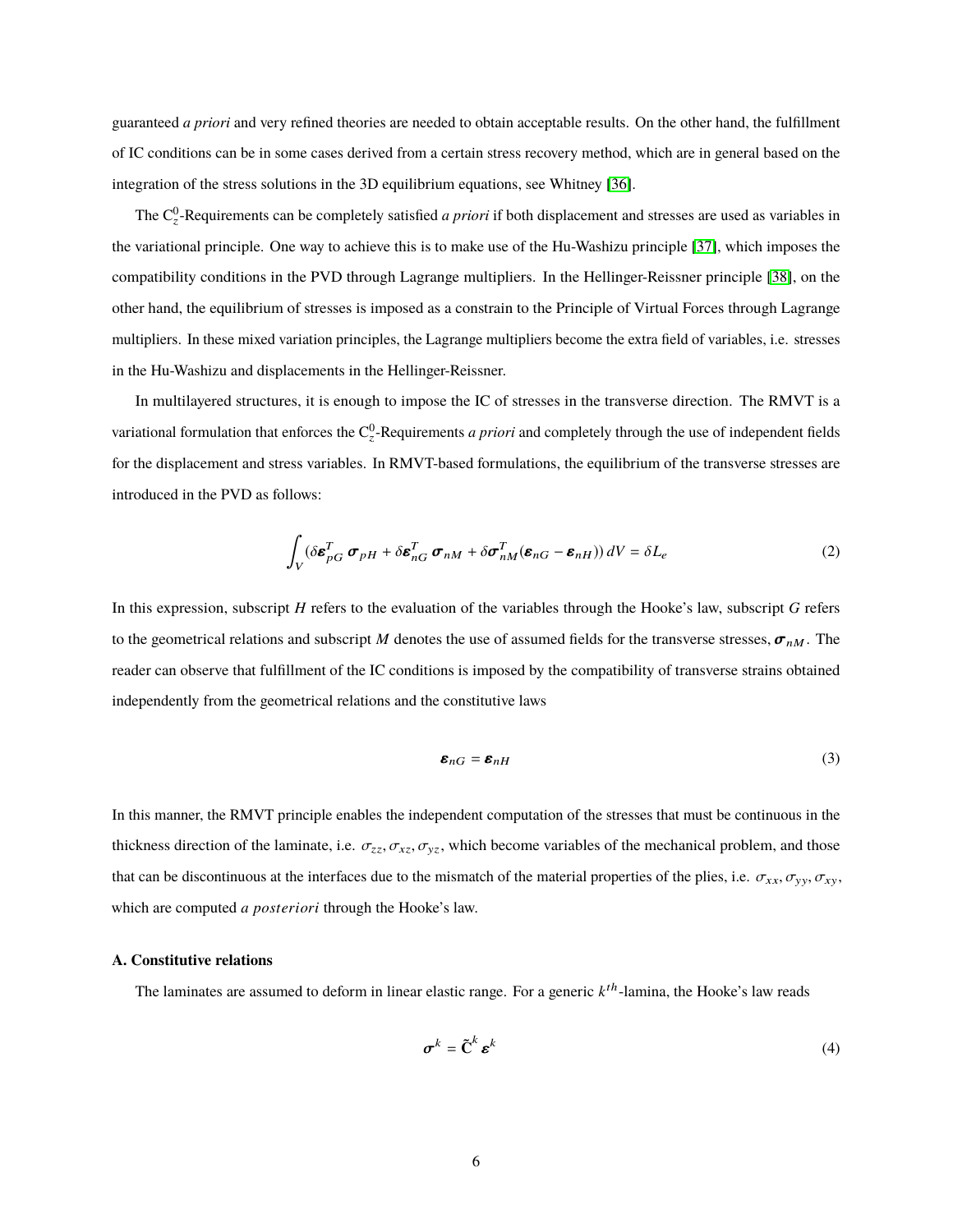Following the same notation of Eq. (1), the constitutive laws can be rewritten as

$$
\sigma_{pH}^{k} = \tilde{\mathbf{C}}_{pp}^{k} \boldsymbol{\varepsilon}_{nG}^{k} + \tilde{\mathbf{C}}_{pn}^{k} \boldsymbol{\varepsilon}_{nG}^{k}
$$
\n
$$
\sigma_{nH}^{k} = \tilde{\mathbf{C}}_{np}^{k} \boldsymbol{\varepsilon}_{pG}^{k} + \tilde{\mathbf{C}}_{nn}^{k} \boldsymbol{\varepsilon}_{nG}^{k}
$$
\n(5)

where the stiffness matrices for an orthotropic lamina read:

$$
\tilde{\mathbf{C}}_{pp} = \begin{bmatrix} \tilde{C}_{11} & \tilde{C}_{12} & \tilde{C}_{16} \\ \tilde{C}_{12} & \tilde{C}_{22} & \tilde{C}_{26} \\ \tilde{C}_{16} & \tilde{C}_{26} & \tilde{C}_{66} \end{bmatrix} \quad \tilde{\mathbf{C}}_{nn} = \begin{bmatrix} \tilde{C}_{33} & 0 & 0 \\ 0 & \tilde{C}_{44} & \tilde{C}_{45} \\ 0 & \tilde{C}_{45} & \tilde{C}_{55} \end{bmatrix}
$$
\n
$$
\tilde{\mathbf{C}}_{pn} = \tilde{\mathbf{C}}_{np}^T = \begin{bmatrix} \tilde{C}_{13} & 0 & 0 \\ \tilde{C}_{23} & 0 & 0 \\ \tilde{C}_{36} & 0 & 0 \end{bmatrix} .
$$
\n(6)

In order to obtain the transverse strains from the Hooke's law,  $\varepsilon_{nH}$ , it is possible to rewrite the constitutive relations as follows (see Carrera [35]):

$$
\boldsymbol{\sigma}_{pH}^{k} = \mathbf{C}_{pp}^{k} \boldsymbol{\varepsilon}_{nG}^{k} + \mathbf{C}_{pn}^{k} \boldsymbol{\sigma}_{nM}^{k}
$$
\n
$$
\boldsymbol{\varepsilon}_{nH}^{k} = \mathbf{C}_{np}^{k} \boldsymbol{\varepsilon}_{pG}^{k} + \mathbf{C}_{nn}^{k} \boldsymbol{\sigma}_{nM}^{k}
$$
\n(7)

In these equations, the components of the constitutive matrices  $C_{pp}^k$ ,  $C_{pn}^k$ ,  $C_{np}^k$  and  $C_{nn}^k$  include both stiffness and compliance coefficients. They are obtained from the following relations:

$$
\mathbf{C}_{pp}^{k} = \tilde{\mathbf{C}}_{pp}^{k} - \tilde{\mathbf{C}}_{pn}^{k} \tilde{\mathbf{C}}_{nn}^{k}^{-1} \tilde{\mathbf{C}}_{np}^{k}
$$
\n
$$
\mathbf{C}_{pn}^{k} = \tilde{\mathbf{C}}_{pn}^{k} \tilde{\mathbf{C}}_{nn}^{k}^{-1}
$$
\n
$$
\mathbf{C}_{np}^{k} = - \tilde{\mathbf{C}}_{nn}^{k} \tilde{\mathbf{C}}_{np}^{k}
$$
\n
$$
\mathbf{C}_{nn}^{k} = \tilde{\mathbf{C}}_{nn}^{k}^{-1}
$$
\n(8)

where  $\mathbf{\tilde{C}}_n^k$ nn −1 is the compliance matrix related to the transverse terms.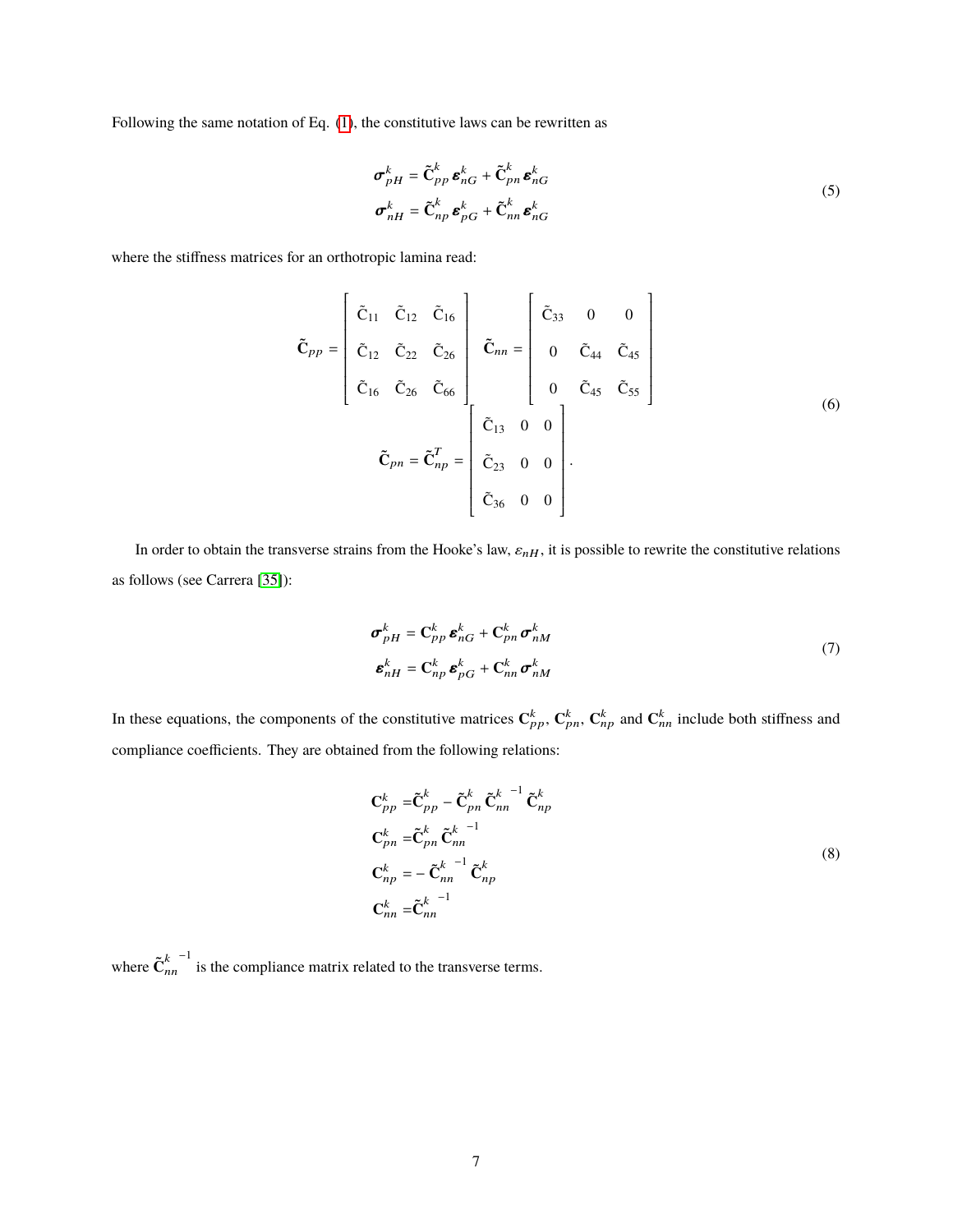#### **B. Geometrical relations**

For small displacements and rotations, displacements and strains are related to each other through the following geometrical relations:

$$
\boldsymbol{\varepsilon}_{pG} = \boldsymbol{D}_p \, \boldsymbol{u}
$$
\n
$$
\boldsymbol{\varepsilon}_{nG} = \boldsymbol{D}_n \, \boldsymbol{u}
$$
\n(9)

Accordingly, the differential operators  $D_p$  and  $D_n$  are written in explicit form as

$$
\boldsymbol{D}_{p} = \begin{bmatrix} 0 & \frac{\partial(\bullet)}{\partial y} & 0 \\ \frac{\partial(\bullet)}{\partial x} & 0 & 0 \\ \frac{\partial(\bullet)}{\partial y} & \frac{\partial(\bullet)}{\partial x} & 0 \end{bmatrix} \quad \boldsymbol{D}_{n} = \begin{bmatrix} 0 & 0 & \frac{\partial(\bullet)}{\partial z} \\ \frac{\partial(\bullet)}{\partial z} & 0 & \frac{\partial(\bullet)}{\partial x} \\ 0 & \frac{\partial(\bullet)}{\partial z} & \frac{\partial(\bullet)}{\partial y} \end{bmatrix}
$$
(10)

where  $\frac{\partial (\bullet)}{\partial}$  refers to the partial derivative with respect to the correspondent spatial coordinate.

# **III. Unified formulation of beams via RMVT**

Due to the geometrical features of multilayered structrues, most RMVT-based theories of the literature deal with plate/shell applications, i.e. displacements and stresses are assumed only in the thickness direction. There are also a few works available on the implementation of mixed beam formulations via RMVT, see the works of Murakami *et al*. [39], Murakami and Yamakawa [40], and more recently Tessler [34], although to the authors best knowledge, they mostly deal with planar beam problems and exclude 3D effects such as double warping or free-edge effects. In order to address these physics into the model, this study extends the application of RMVT to 3D beam models.

Consider the Cartesian reference system shown in Fig. 1 for a laminated beam with an arbitrary number of layers, *N*<sub>l</sub>, stacked in the thickness direction, *z*. The longitudinal axis of the beam corresponds to the coordinate  $y$  ( $0 \le y \le L$ ), whereas the cross-section, denoted by  $\Omega = \Omega^1 \cup ... \cup \Omega^k \cup ... \cup \Omega^{N_l}$ , lays on the xz-plane. Superscript *k* refers to the  $k^{th}$ -lamina. The Carrera's unified formulation [41] is recalled to generate a theory of structure that is suitable for the analysis of laminated beams. In the CUF framework, the assumed fields over the cross-section of the beam can take arbitrary forms, which are chosen by the user as an input of the analysis. Classical to ZZ, HOT, or LW theories can be defined arbitrarly by means of the same general formulation. In this line, Carrera *et al*. [42] made an interesting assessment of the use of different polynomial, trigonometric, exponential and zig-zag functions to enrich the kinematics of the assumed displacements over the cross-section. In the present work, a LW description of the displacement fields is assumed, which facilitates the fulfillment of the ZZ and IC conditions. Accordingly, the kinematics of the beam are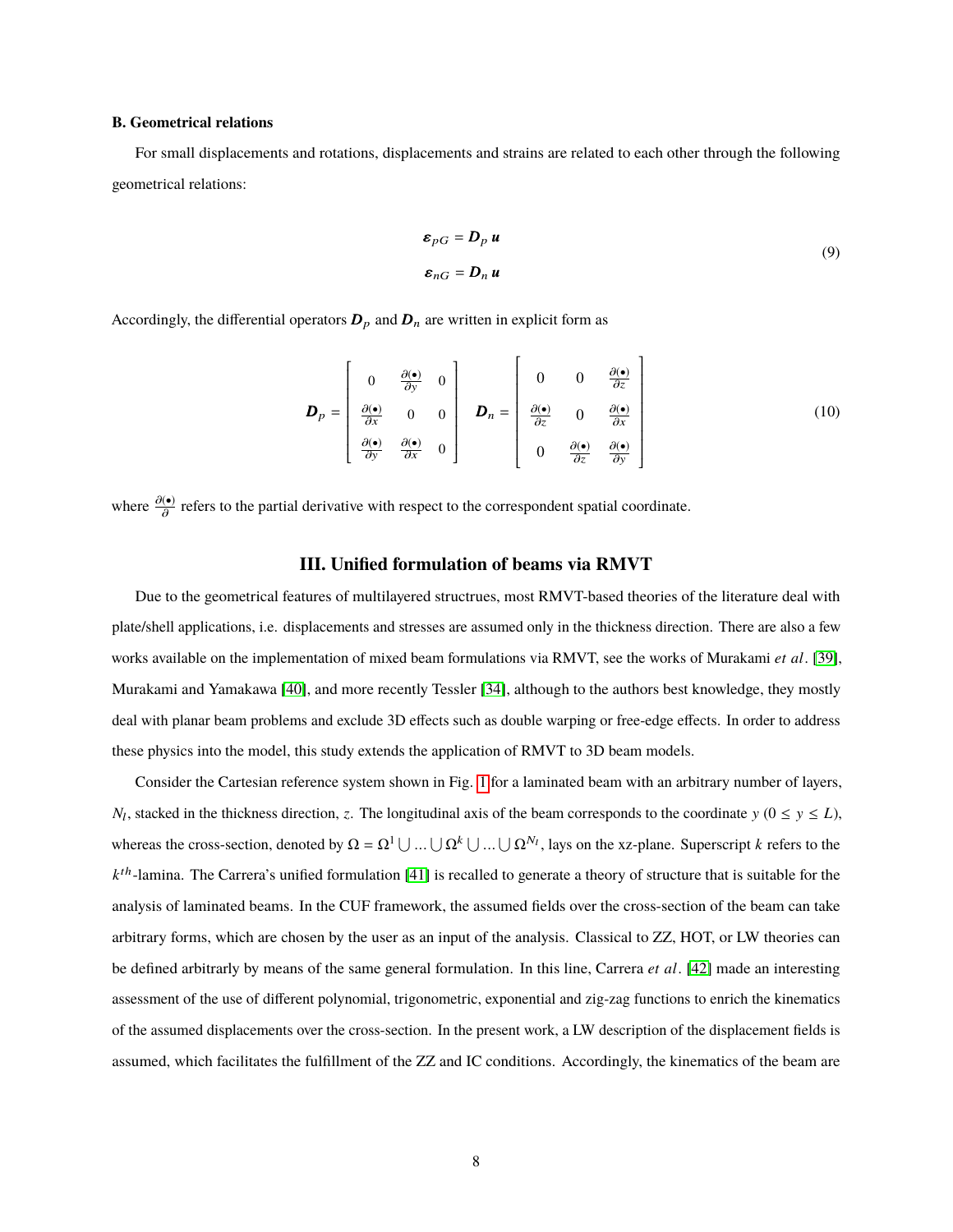expressed as:

$$
\mathbf{u}^{k}(x, y, z) = F_{\tau}(x, z) \mathbf{u}_{\tau}^{k}(y) \quad \tau = 1, 2, ..., N_{\tau}; \quad k = 1, 2, ..., N_{l}
$$
 (11)

where  $\mathbf{u}(x, y, z)$  is the three-dimensional displacement field,  $\mathbf{u}_\tau(y)$  is the vector of generalized displacements,  $N_\tau$  is the number of terms of the kinematic field and  $F_{\tau}(x, z)$  are the so-called expansion functions. According to the Einstein notation, repeated indexes denote summation.

In the same manner, the transverse stress variables are assumed over the cross-section in a LW sense, as follows

$$
\sigma_{nM}^{k}(x, y, z) = G_{\tau}(x, z) \sigma_{n\tau}^{k}(y) \quad \tau = 1, 2, ..., N_{\tau}; \quad k = 1, 2, ..., N_{l}
$$
 (12)

A LW description of the transverse stresses is the natural choice due to the high gradients that they can exhibit through the stack of plies. The compatibility of the displacements and the IC requirement is imposed through the following relations

$$
\mathbf{u}_t^k = \mathbf{u}_b^{k+1}
$$
  
\n
$$
\sigma_{nt}^k = \sigma_{nb}^{k+1}
$$
\n(13)

for  $k = 1, N_l - 1$ . The subscripts *t* and *b* stand for top and bottom of the layer, respectively. In addition, this definition of the stress fields allows one to prescribe arbitrary stress boundary conditions *a priori* at the top and bottom faces of the laminated beam, as

$$
\boldsymbol{\sigma}_{nt}^{N_l} = \boldsymbol{\sigma}_{nt}^*
$$
\n
$$
\boldsymbol{\sigma}_{nb}^1 = \boldsymbol{\sigma}_{nb}^*
$$
\n(14)

where the superscript \* denotes prescribed values. Subsequently, stress-free boundary conditions can be directly imposed in the analysis, as it will be shown in the numerical applications.

### **A. Theory of structure: Hierarchical Legendre Expansions**

The characteristics of the CUF are exploited to generate a refined beam model which is suitable for the purposes of this implementation. For simplicity reasons, the same class of assumed functions are employed to expand the displacements and stress variables over the section of each ply of the laminate. A set of 2D Legendre-type polynomials, inspired from the work Szabó and Babuška [43] on the p-version of FEM, is constructed by adding hierarchically higher-order functions to the theory. The one-dimensional Legendre polynomials can be described in a recurrent manner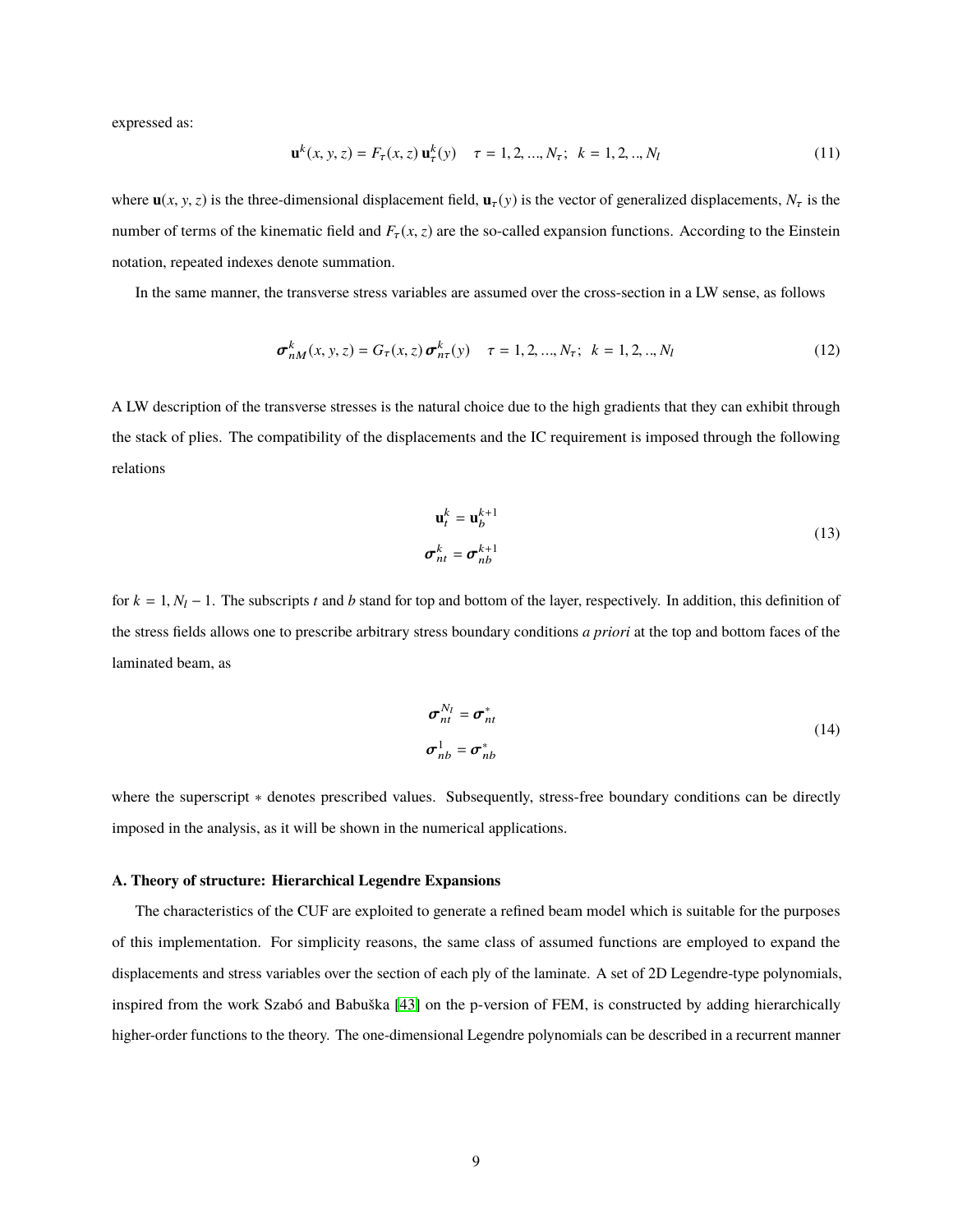as follows:

$$
L_0 = 1
$$
  
\n
$$
L_1 = x
$$
  
\n
$$
L_p = \frac{2p-1}{p} x L_{p-1}(x) - \frac{p-1}{p} L_{p-2}(x), \quad p = 2, 3, ...
$$
 (15)

Based on this set of polynomials, a hierarchial higher-order theory of structure was introduced first by Carrera *et al.* [44] and denoted to as Hierarchial Legendre Expansions (HLE). HLE displacement-based beam models were then applied to the analysis of multilayered beams by Pagani *et al.* [45].

In HLE models for RMVT applications, the expansion functions of the displacement and stress variables are defined in a natural domain  $[-1,1]\times[-1,1]$  and then mapped into the cross-section surface through a Jacobian transformation. This technique enables the discretization of the cross-section surface into an number of domains which is selected by the user.

The expansion functions of the first-order correspond to the vertex modes, which are defined as

$$
F_{\tau} = \frac{1}{4}(1 - r_{\tau}r)(1 - s_{\tau}s) \qquad \tau = 1, 2, 3, 4
$$
 (16)

where *r* and *s* vary over the natural frame between  $-1$  and  $+1$ , and  $r<sub>\tau</sub>$  and  $s<sub>\tau</sub>$  represent the vertex coordinates of the quadrilateral domain. For the sake of simplicity, only the  $F<sub>\tau</sub>$  expansions of the displacement assumptions are shown here, although the definition of the  $G<sub>\tau</sub>$  assumed stresses is analogue. Subsequently, the expansion functions of higher-orders correspond to the side modes and the internal modes. The side modes are defined for  $p_b \ge 2$  and read:

$$
F_{\tau}(r,s) = \frac{1}{2}(1-s)\phi_{Pb}(r) \qquad \tau = 5, 9, 13, 18, ... \qquad (17)
$$

$$
F_{\tau}(r,s) = \frac{1}{2}(1+r)\phi_{p_b}(s) \qquad \tau = 6, 10, 14, 19, ... \qquad (18)
$$

$$
F_{\tau}(r,s) = \frac{1}{2}(1+s)\phi_{Pb}(r) \qquad \tau = 7, 11, 15, 20, ... \qquad (19)
$$

$$
F_{\tau}(r,s) = \frac{1}{2}(1-r)\phi_{Pb}(s) \qquad \tau = 8, 14, 16, 21, ... \qquad (20)
$$

where  $\phi_{p_b}$  corresponds to the one-dimensional internal Legendre-type modes, as described in [43]:

$$
\phi_{p_b}(r) = \sqrt{\frac{2p_b - 1}{p_b}} \int_{-1}^{r} L_{p_b - 1}(x) dx, \quad p_b = 2, 3, 4, ... \tag{21}
$$

Finally, the internal modes are defined for  $p_b \geq 4$  and vanish at the edges of the quadrilateral domain. In total the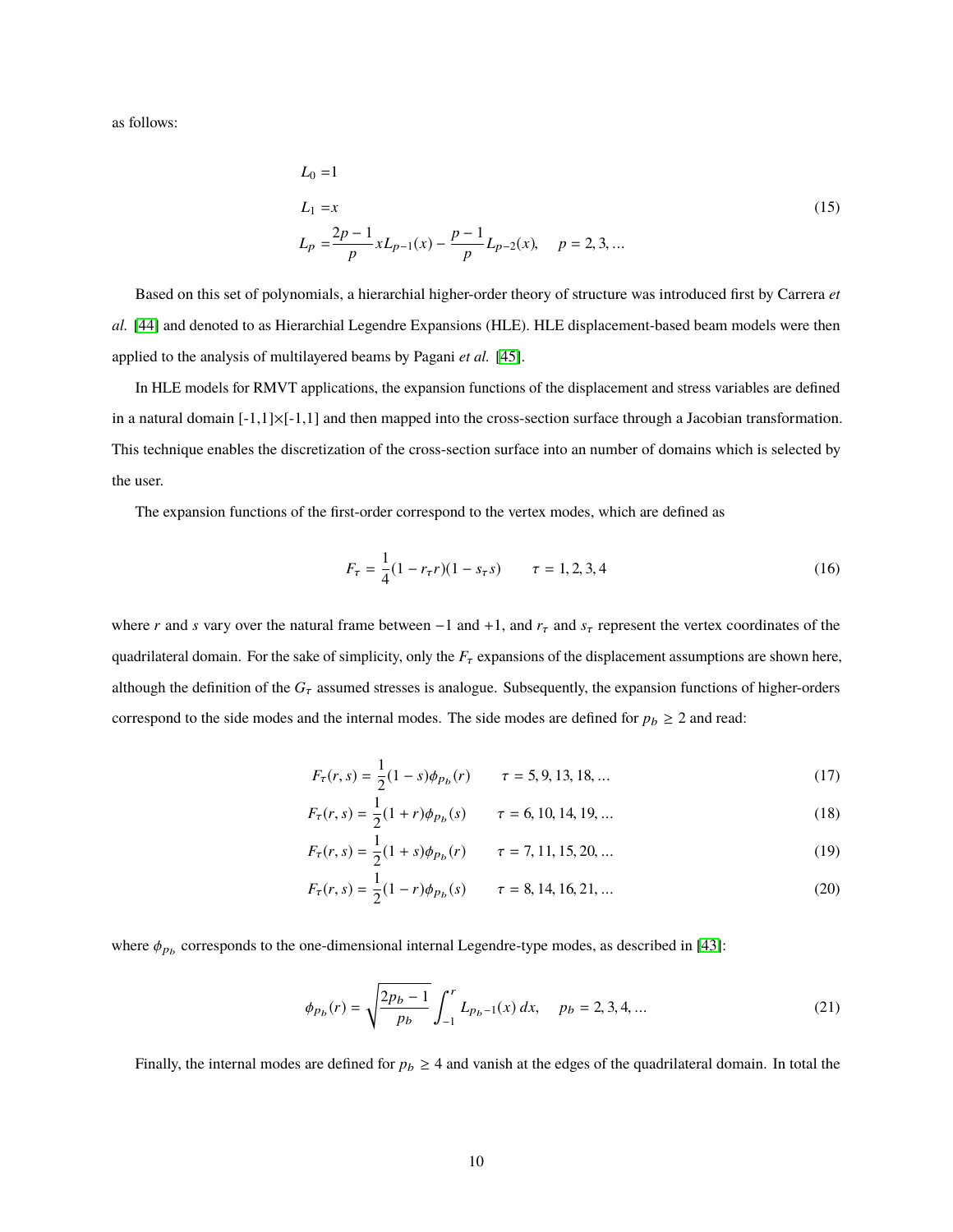model includes  $(p_b - 2)(p_b - 3)/2$  internal functions for a given  $p_b$  order. The internal modes are then defined as:

$$
F_{\tau}(r,s) = \phi_{p_1}(r)\phi_{p_2}(s) \qquad p_b = p_1 + p_2,
$$
\n(22)

The HLE model applied to multilayered structures with the RMVT principle present the following characteristics:

- It allows to generate LW theories straightforwardly with a direct imposition of the compatibility and equilibrium conditions at the interfaces via assembly into the stiffness matrix, according to (Eq. (13)).
- The accuracy of the model can be tuned through the polynomial order of the beam theory,  $p_b$ , which is introduced as a input parameter of the analysis.
- In complex problems with high gradients in the stress solutions, e.g. free-edge effects, the model allows the user to refine the discretization of HLE domains in the zones of interest over the cross-section, leading to a class of global-local h-refinement technique.

## **IV. Fundamental nuclei in FE applications**

The governing equations of the RMVT method are derived in the weak form to obtain a new class of mixed beam elements. For this purpose, the displacement and transverse stress variables are written in terms of nodal unknowns and interpolated along the beam axis by means of standard 1D shape functions,  $N_i$ :

$$
\mathbf{u}_{\tau}^{k}(y) = N_{i}(y) \mathbf{u}_{\tau i}^{k} \qquad i = 1, ..., n_{node}
$$
  

$$
\boldsymbol{\sigma}_{\tau}^{k}(y) = N_{i}(y) \boldsymbol{\sigma}_{\tau i}^{k} \qquad i = 1, ..., n_{node}
$$
 (23)

where  $\mathbf{u}_{\tau i}^k = \{u_{\tau i_x}^k, u_{\tau i_y}^k, u_{\tau i_z}^k\}$  and  $\boldsymbol{\sigma}_{\tau i}^k = \{\sigma_{\tau i_x}^k, \sigma_{\tau i_y}^k, \sigma_{\tau i_z}^k\}$  are the displacement and transverse stress nodal unknowns, respectively. Cubic beam elements with equally spaced nodes are generated for all the numerical cases using Lagrangian shape functions:

$$
N_1 = -\frac{9}{16}(\xi + \frac{1}{3})(\xi - \frac{1}{3})(\xi - 1)
$$
  
\n
$$
N_2 = \frac{9}{16}(\xi + \frac{1}{3})(\xi - \frac{1}{3})(\xi + 1)
$$
  
\n
$$
N_3 = \frac{27}{16}(\xi + 1)(\xi - \frac{1}{3})(\xi - 1)
$$
  
\n
$$
N_4 = -\frac{27}{16}(\xi + 1)(\xi + \frac{1}{3})(\xi - 1)
$$
\n(24)

where the coordinate  $\xi$  varies along the domain [-1,1].

Introducing the FEM discretizations along the beam (Eq. (23)) and the expansions over the cross-section of the displacements  $(Eq. (11))$  and the stresses  $(Eq. (12))$ , into the geometrical relations  $(Eq. (9))$  and the Hooke's law in its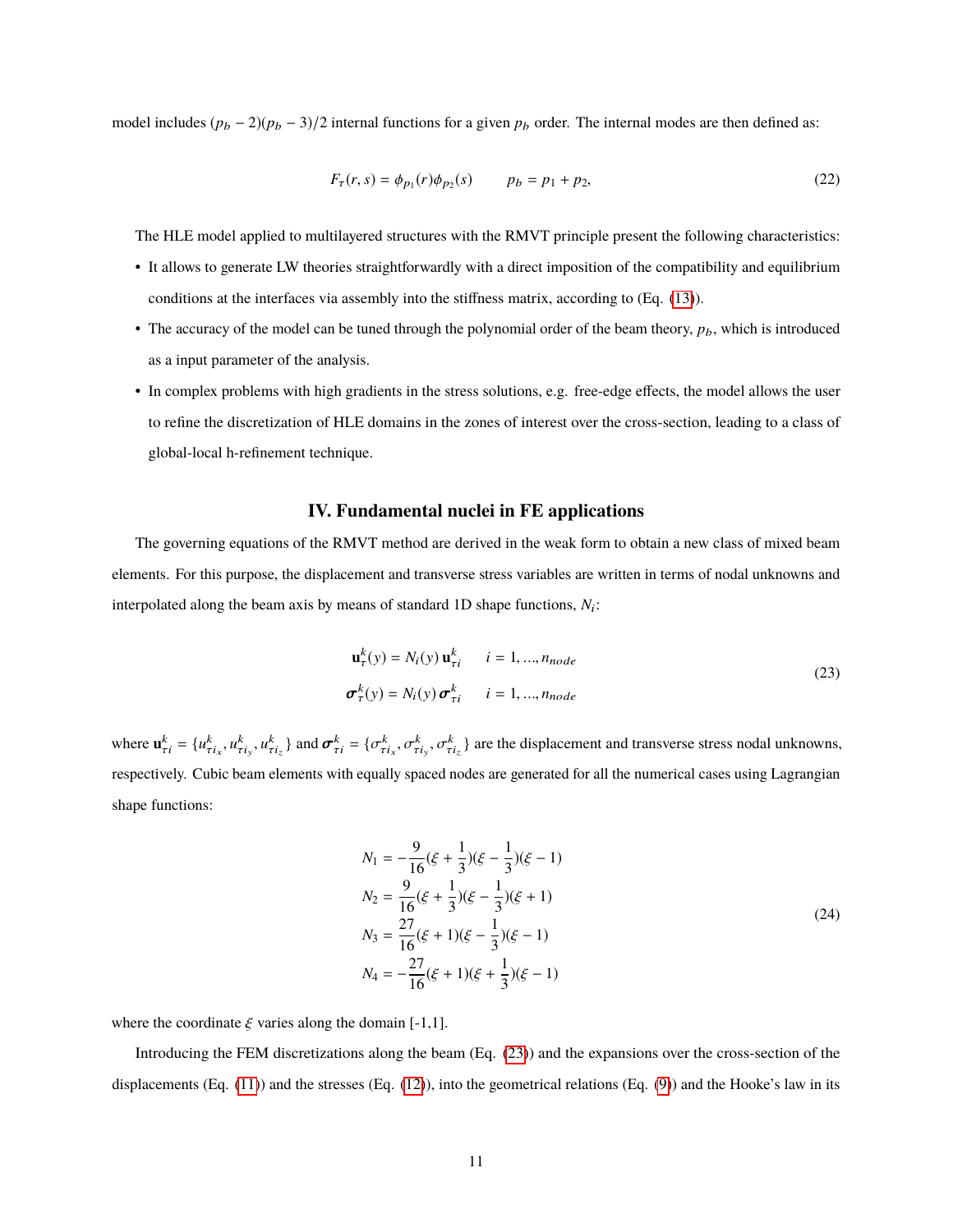mixed form (Eq. (7)), respectively, one can rewrite the variational equations of the RMVT (Eq. (2)) as follows

$$
\int_{L} \int_{\Omega} (\delta \mathbf{u}_{\tau i}^{kT} [\mathbf{D}_{p}^{T} (F_{\tau} N_{i} \mathbf{I}) \mathbf{C}_{pp}^{k} \mathbf{D}_{p} (F_{s} N_{j} \mathbf{I})] \mathbf{u}_{sj}^{k} +
$$
\n
$$
\delta \mathbf{u}_{\tau i}^{kT} [\mathbf{D}_{p}^{T} (F_{\tau} N_{i} \mathbf{I}) \mathbf{C}_{pn}^{k} (G_{s} N_{j} \mathbf{I}) + (F_{\tau} N_{i} \mathbf{I}) \mathbf{D}_{n}^{T} (G_{s} N_{j} \mathbf{I})] \sigma_{sj}^{k} +
$$
\n
$$
\delta \sigma_{\tau i}^{kT} [ (G_{\tau} N_{i} \mathbf{I}) \mathbf{D}_{n} (F_{s} N_{j} \mathbf{I}) - (G_{\tau} N_{i} \mathbf{I}) \mathbf{C}_{np}^{k} \mathbf{D}_{p} (F_{s} N_{j} \mathbf{I})] \mathbf{u}_{sj}^{k} -
$$
\n
$$
\delta \sigma_{\tau i}^{kT} [ (G_{\tau} N_{i} \mathbf{I}) \mathbf{C}_{nn}^{k} (G_{s} N_{j} \mathbf{I})] \sigma_{sj}^{k} ) d\Omega dy = \delta L_{e}
$$
\n(25)

where  $\bm{I}$  is the 3  $\times$  3 identity matrix. Equation (25) can be expressed in a compact form as

$$
\delta \mathbf{u}_{\tau i}^{kT} [\mathbf{K}_{uu}^{k\tau sij} \mathbf{u}_{sj}^k + \mathbf{K}_{u\sigma}^{k\tau sij} \boldsymbol{\sigma}_{sj}^k] + \delta \boldsymbol{\sigma}_{\tau i}^{kT} [\mathbf{K}_{\sigma u}^{k\tau sij} \mathbf{u}_{sj}^k + \mathbf{K}_{\sigma \sigma}^{k\tau sij} \boldsymbol{\sigma}_{sj}^k] = \delta \mathbf{u}_{\tau i}^{kT} \boldsymbol{P}_{\tau i}^k
$$
(26)

where  $K_{uu}^{k\tau sij}$ ,  $K_{u\sigma}^{k\tau sij}$  and  $K_{\sigma\sigma}^{k\tau sij}$  are the 3 × 3 fundamental nuclei of the RMVT stiffness matrix. The formal expressions of the fundamental nuclei are independent on the choice of the cross-sectional functions  $F_\tau$  and  $G_\tau$ , which determine the theory of structure. This means that any classical to higher-order beam element can be automatically generated by opportunely expanding the fundamental nuclei according to the indexes τ, *<sup>s</sup>*, *<sup>i</sup>*, and *<sup>j</sup>*. For the sake of completeness, the explicit expressions of the fundamental nuclei are included in Appendix A.

Finally, the governing equations of the RMVT in weak form can be written as

$$
\delta \mathbf{u}_{\tau i}^{kT} : \boldsymbol{K}_{uu}^{k\tau s i j} \mathbf{u}_{sj}^{k} + \boldsymbol{K}_{u\sigma}^{k\tau s i j} \boldsymbol{\sigma}_{sj}^{k} = \boldsymbol{P}_{\tau i}^{k}
$$
\n
$$
\delta \boldsymbol{\sigma}_{\tau i}^{kT} : \boldsymbol{K}_{\sigma u}^{k\tau s i j} \mathbf{u}_{sj}^{k} + \boldsymbol{K}_{\sigma \sigma}^{k\tau s i j} \boldsymbol{\sigma}_{sj}^{k} = 0
$$
\n(27)

## **V. Results**

The numerical assessment of the proposed mixed beam model is firstly carried out through comparison against benchmark solutions, including the elasticity results of Pagano [17] and refined plate and beam theories from the literature. Then, a 3D laminated beam under tensile loading is considered and the enhanced accuracy of the mixed beam elements to capture the complex effects at the free-edges is demonstrated. For the sake of clarity, within the proposed solutions the acronyms HLM<sub>*p*b</sub> correspond to mixed HLE models based upon RMVT, whereas HL<sub>*pb*</sub> refer to displacement-based HLE models.

#### **A. Laminates**

Two thick laminates are chosen first to assess the stress solutions of the proposed mixed beam elements. The results are compared against three-dimensional exact solutions of Pagano [17, 46] and different LW and ESL models proposed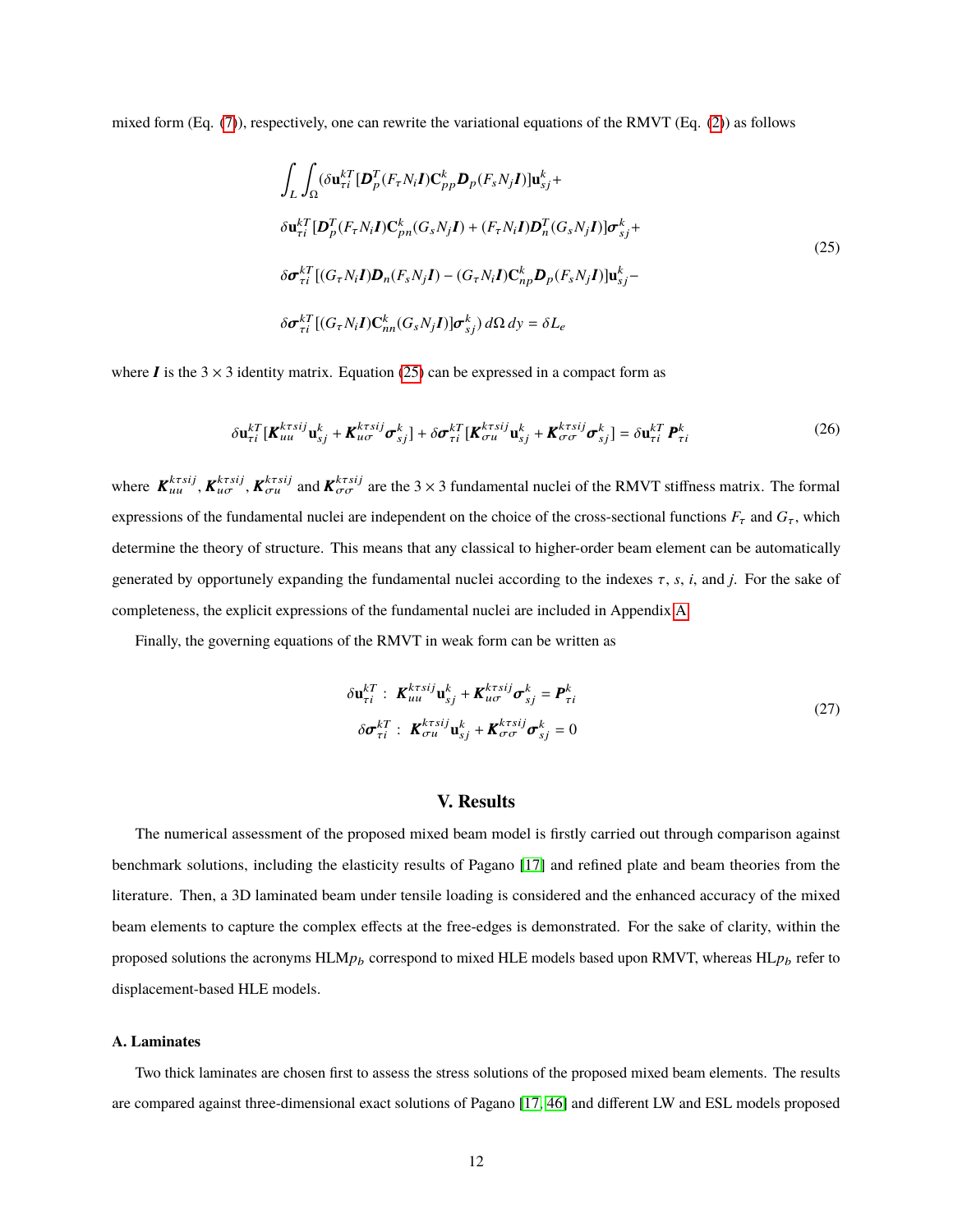

**Fig. 3 Loading case of the laminates.**

by Carrera [27, 47]. Figure 3 shows the characteristics of the case for a generic laminate. The slenderness ratio, *L*/*h*, is equal to 4 in all cases. A sinusoidal distributed load of a single wave is applied along the beam axis at the top face of the laminate, being its magnitude equal to *q*0. The laminate is simply supported and cylindrical bending is imposed. A three-layer symmetric and four-layer anti-symmetric stacking sequences are studied. For both cases, the normalized material properties of the lamina are the following:

$$
E_1/E_2 = 25, G_{12}/E_2 = 0.5, G_{23}/E_2 = 0.2, \nu_{12} = \nu_{23} = 0.25
$$
 (28)

with  $E_2 = 1$  MPa. Four cubic beam elements are placed along the longitudinal axis (y in correspondence with Fig. 3) and each lamina is represented by a single HLE domain over the cross-section. In this manner, once the model is set, the accuracy of the displacement and stress solutions can be *a priori* and axiomatically tuned by means of the polynomial order of the theory,  $p_b$ . In this assessment, linear (HLM1), quadratic (HLM2) and cubic (HLM3) Legendre expansions are considered.

Figures 4, 5 and 6 show the solutions of longitudinal, transverse normal and transverse shear stresses, respectively. Among the reference solutions, LWM4 corresponds to a forth-order LW expansions, whereas EMZC3 refers to a third-order ESL expansion with zig-zag function. Both solutions were obtained using plate elements also based upon RMVT [47]. The results are presented in normalized form according to the following criteria:

$$
\bar{u}_y = u_y \times E_2/(q_0 h) \quad \bar{\sigma}_{yy} = \sigma_{yy}/q_0 \quad \bar{\sigma}_{zz} = \sigma_{zz}/q_0 \quad \bar{\sigma}_{yz} = \sigma_{yz}/q_0 \tag{29}
$$

The solutions of the anti-symmetric laminate are shown in Fig. 7, 8 and 9, accounting for normalized longitudinal displacements, transverse normal stresses and transverse shear stresses, respectively. The reference solutions are obtained from [27]. In that work, mixed formulations are indicated with M, displacement-based with D, (M) refers to stresses obtained *a priori*, (3D) correspond to stresses obtained *a posteriori* through integration of the 3D elasticity equilibrium equations, and (H) refer to stresses obtained through the Hooke's law. The solutions of the first-order (HL1)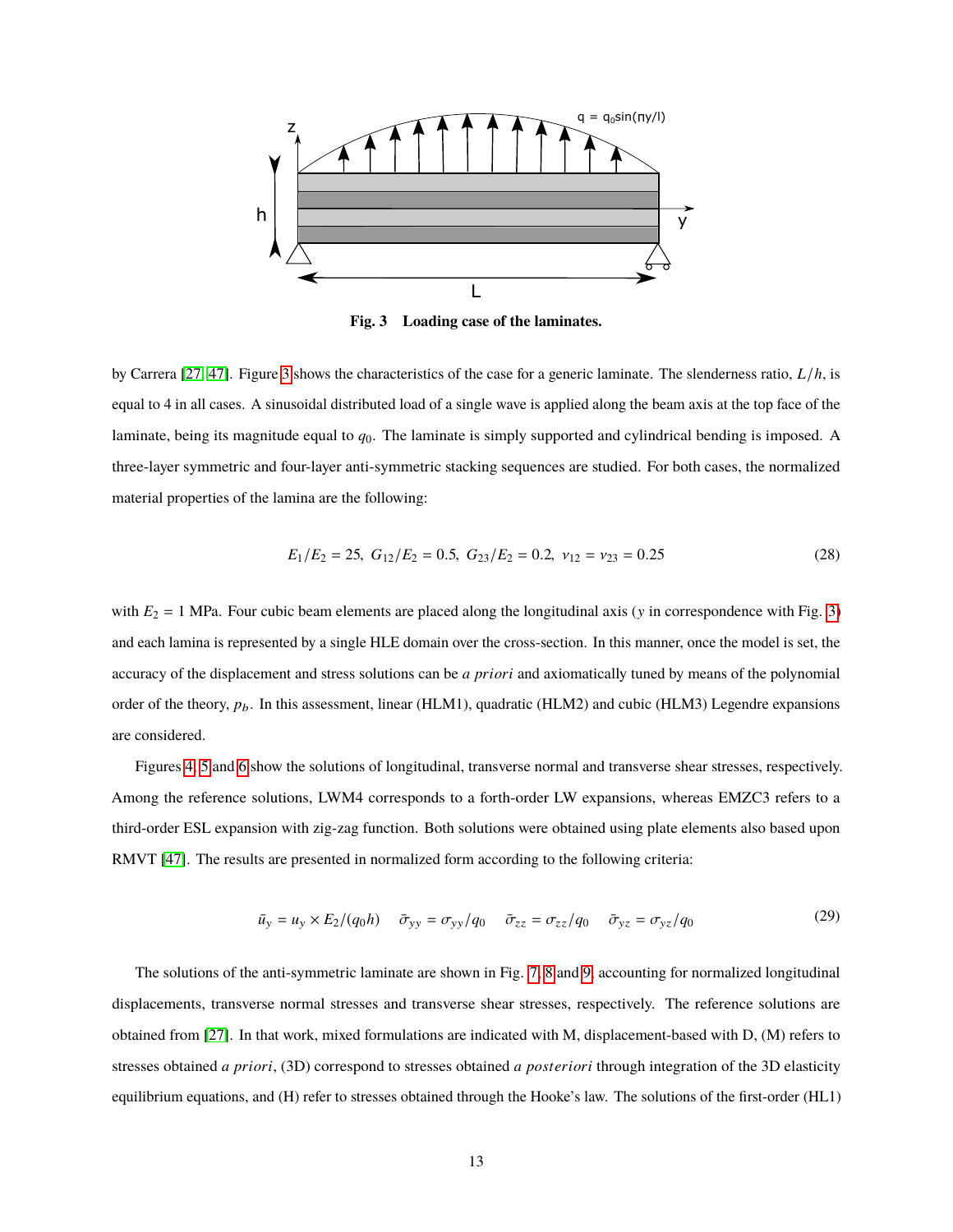

**Fig. 4 Longitudinal stress of the symmetric 3 layer laminate at** *y=L/2***.**



**Fig. 5 Transverse normal stress of the symmetric 3 layer laminate at** *y=L/2***.**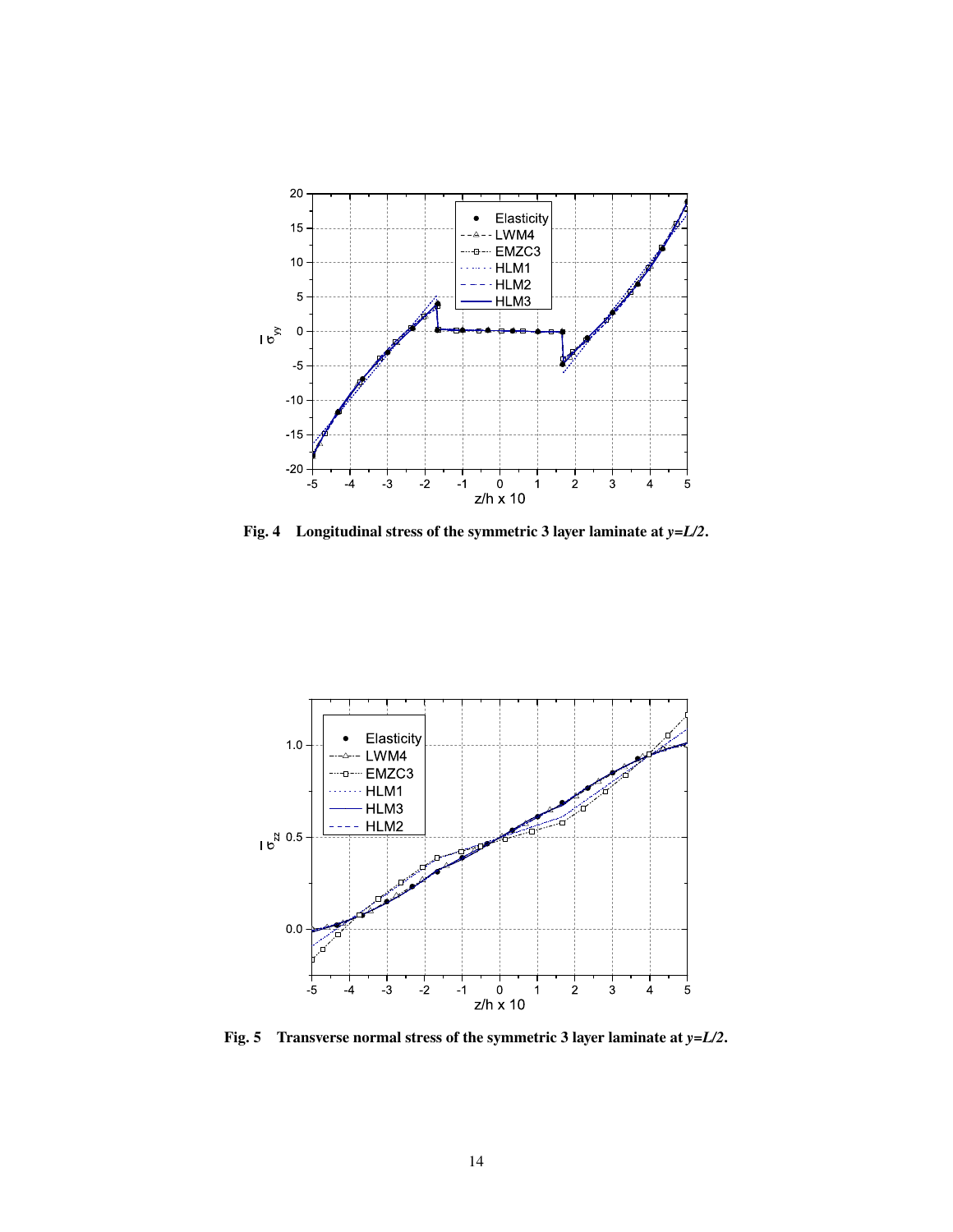

**Fig. 6 Transverse shear stress of the symmetric 3 layer laminate at** *y=0***.**

and second-order (HL2) beam models based on the PVD, are also included in Fig. 9 for comparison purposes.

Both the ZZ and IC effects are fulfilled in all cases of mixed models, even when low-order expansions are employed. Indeed, one can notice that RMVT-based models provide always continuous solutions of the transverse stresses at the interface between layers independently of the accuracy of the stress fields. This effect cannot be represented by PVD-based models, which do not respect the  $C_2^0$ -Requirements and show highly discontinuous values of the interlaminar stresses, see Fig. 9. One can observe that by increasing the polynomial order of the stress fields in the mixed models, the transverse stress solutions converge to the 3D elasticity solutions. The second-order mixed model (HLM2) provides acceptable results in terms of transverse stresses, although the stress boundary conditions at top and bottom faces are not fully satisfied and the values at the interfaces differ from those of the references, see Fig.6 for instance. These errors are overcome with the third-order mixed model (HLM3), which shows very good agreement with the elasticity solutions.

Finally, in order to fully exploit the features of the proposed model, stress boundary conditions (Eq. (14)) are imposed at the top and bottom faces of the laminate in Fig. 10, which shows the transverse stress solutions for the symmetric (a) and anti-symmetric (b) laminates. In this case, the convergence to the elasticity solutions is clearly accelerated: the linear model (HLM1 SBC) provides fairly good solutions of the transverse shear stresses, which are exactly zero at the free faces and piece-wise continuous through the stacking sequence, whereas the quadratic model (HLM2 SBC) shows very small error in comparison to the elasticity solution.

#### **B. Composite sandwich**

The second assessment deals with a symmetric sandwich beam with cross-ply skins. The features of the cases and the material properties are based on those of the work of Groh and Weaver [48]. The skins are made of carbon-fiber (cf) and the core is made of a symmetric sequence of polyvinyl chloride foam (pvc) and honeycomb (hc). The stacking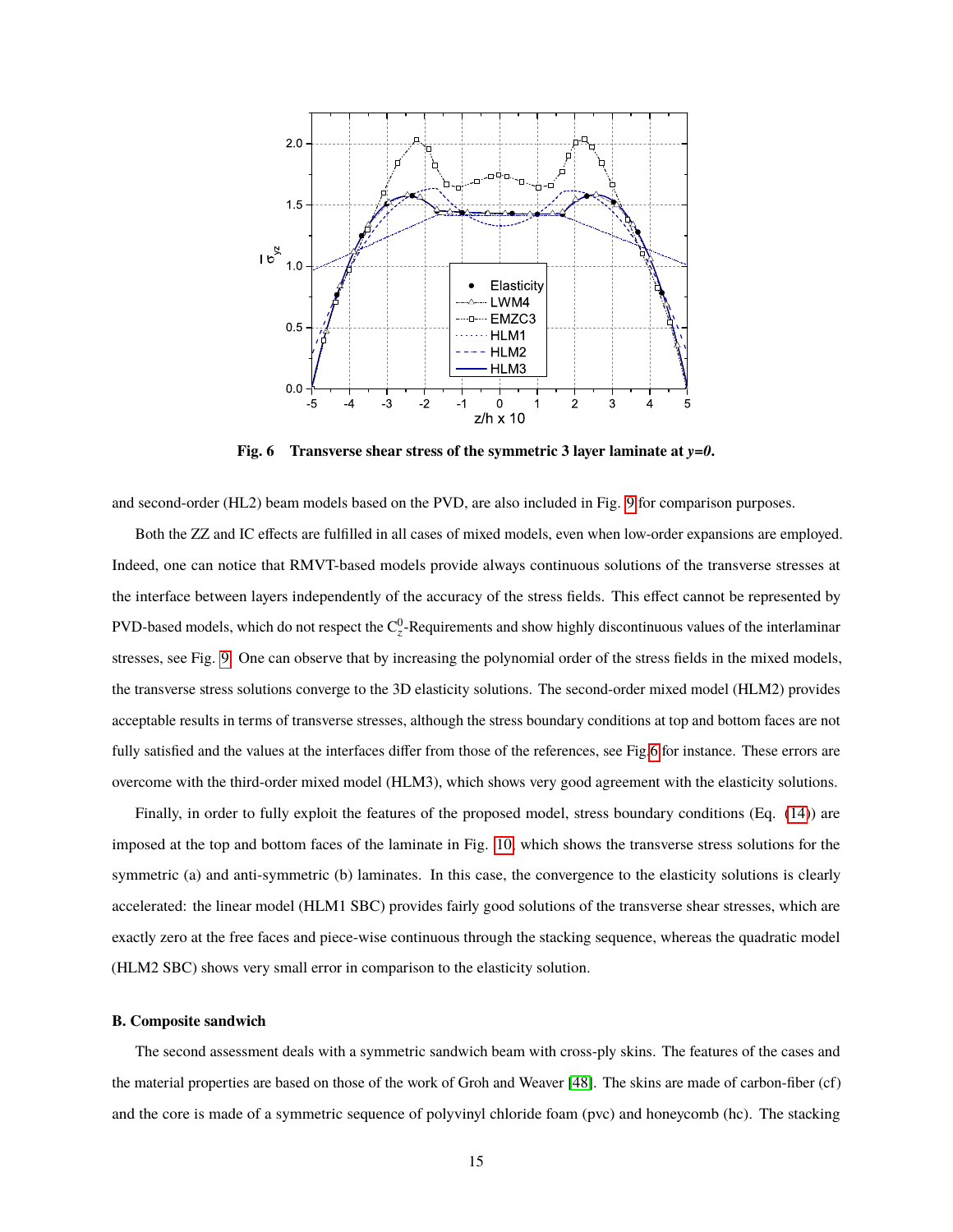

**Fig. 7 Longitudinal displacements of the anti-symmetric laminate at** *y=0***.**



**Fig. 8 Transverse normal stress of the anti-symmetric layer laminate at** *y=L/2***.**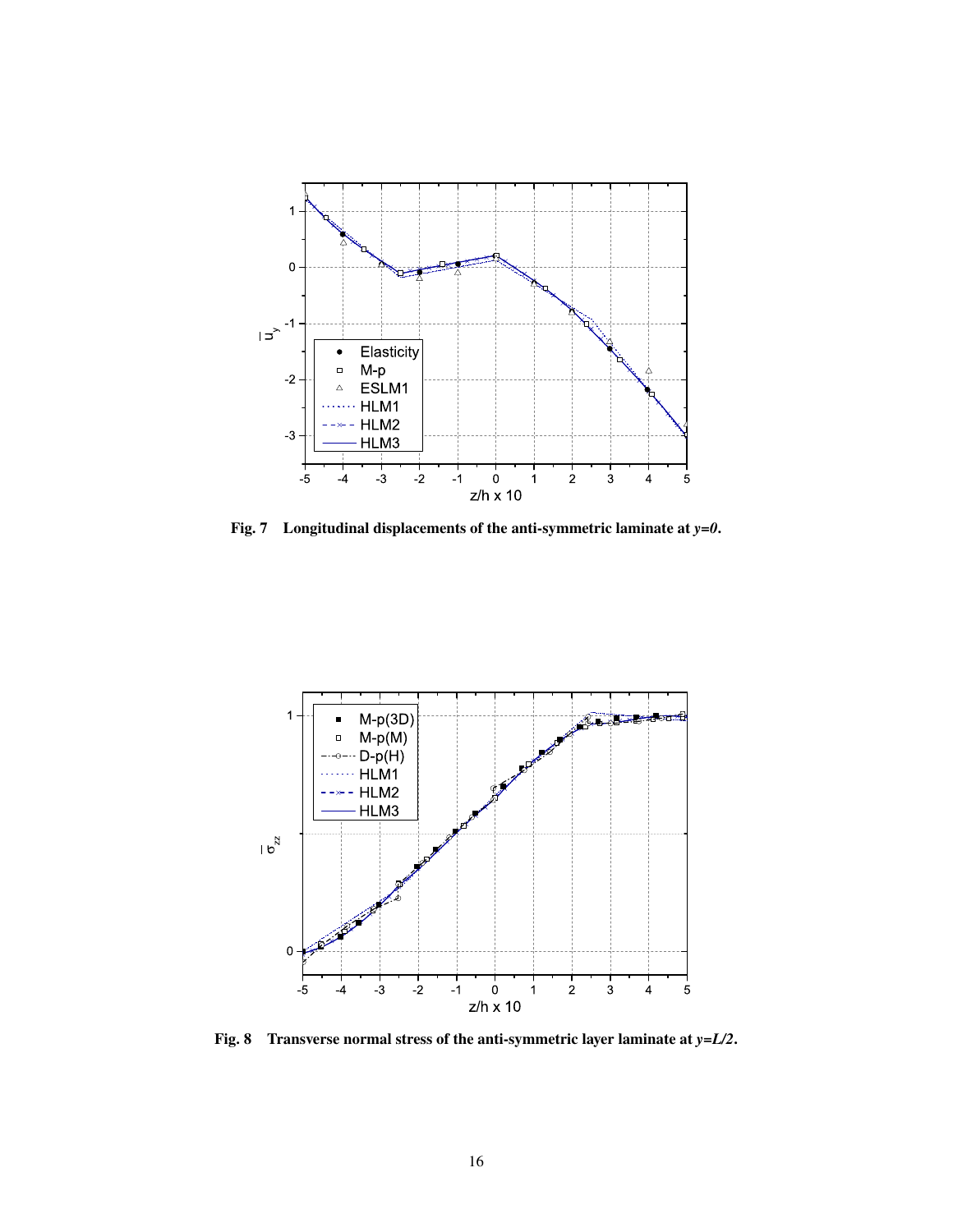

**Fig. 9 Transverse shear stress of the anti-symmetric layer laminate at** *y=0***.**



**Fig. 10 Transverse shear stresses of the symmetric and anti-symmetric laminates with imposed stress-free boundary conditions.**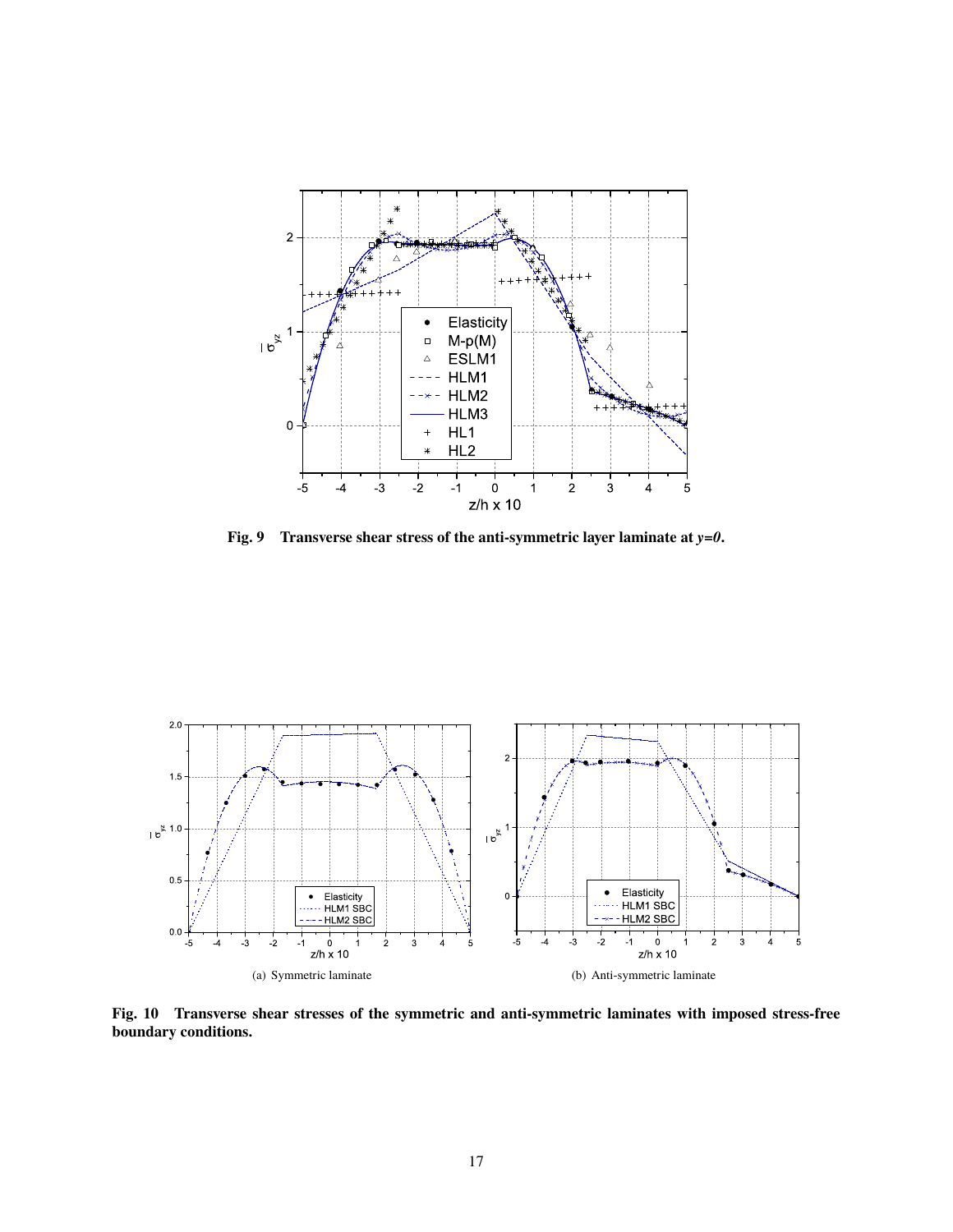

**Fig. 11 Loading case of the composite sandwich.**

sequence of the sandwich is  $[cf_{90}/cf_{0}/prc/hc/pvc/cf_{9}/cf_{90}]$ , where the subindexes 0 and 90 refer to the fiber angle with respect to the y-axis. The geometry and loading case are illustrated in Fig. 11. Table 1 shows the material properties of the constituents normalized with respect to the shear moduli of the honeycomb,  $G_{12}^{(hc)}$ . The relative thickness of each layer is  $[0.1/0.1/0.2/0.2/0.2/0.1/0.1]$  and the slenderness ratio  $L/h$  is equal to 8. According to the authors of the original work [48], this particular numerical case represents a challenging test for structural models due to the high transverse anisotropy of the materials that compose the sandwich structure, which maximizes the ZZ effects, and the fact that externally weak layers (cf<sub>90</sub>) are placed at top and bottom faces. Distributed sinusoidal loads of a single wave and magnitude *q*0/2 are applied downwards in correspondence with the top and bottom faces and plane stress assumptions are imposed.

**Table 1 Mechanical properties of the materials for the composite sandwich example. The values of Young's moduli and shear moduli are normalized with respect to** *G*<sup>12</sup> **of the honeycomb (hc).**

| Material | $E_1$ | $E_2$                                            | E3   | $G_{12}$                                                                                                    | $G_{13}$      | $G_{23}$      | $v_{12}$         | $v_{13}$         | $v_{23}$         |
|----------|-------|--------------------------------------------------|------|-------------------------------------------------------------------------------------------------------------|---------------|---------------|------------------|------------------|------------------|
| cf       |       | $25\times10^{6}$ $1\times10^{6}$ $1\times10^{6}$ |      | $5\times10^5$                                                                                               | $5\times10^5$ | $2\times10^5$ | 0.25             | 0.25             | 0.25             |
| pvc      |       |                                                  |      | $25\times10^{4}$ $25\times10^{4}$ $25\times10^{4}$ $9.62\times10^{6}$ $9.62\times10^{6}$ $9.62\times10^{6}$ |               |               | 0.3              | 0.3              | 0.3              |
| hc       | 250   | 250                                              | 2500 |                                                                                                             | 875           | 1750          | 0.9 <sup>°</sup> | $3\times10^{-5}$ | $3\times10^{-5}$ |

The distribution of stress fields across the thickness at different locations along the beam axis are shown in Fig. 12, 13 and 14. The solutions from the reference paper correspond to a refined zig-zag theory inspired in the work of Tessler *et al*. [49] and are based upon the Hellinger-Reissner variational principle (HR-RZT), a modified third-order theory accounting for zig-zag effects (MRZZ) and RMVT-based zig-zag model (RMVT-RZT). The 3D elasticity solutions of Pagano [17] are also included. All the reference data has been extracted directly from the published graphs. As for the previous numerical examples, four cubic beam element are used along the longitudinal direction and each layer of the sandwich is represented by a single HLE domain.

The results show that the proposed LW-LW mixed beam model is able to provide acceptable solutions already for the second-order model (HLM2) and the convergence to the 3D elasticity is reached for the third-order model (HLM3).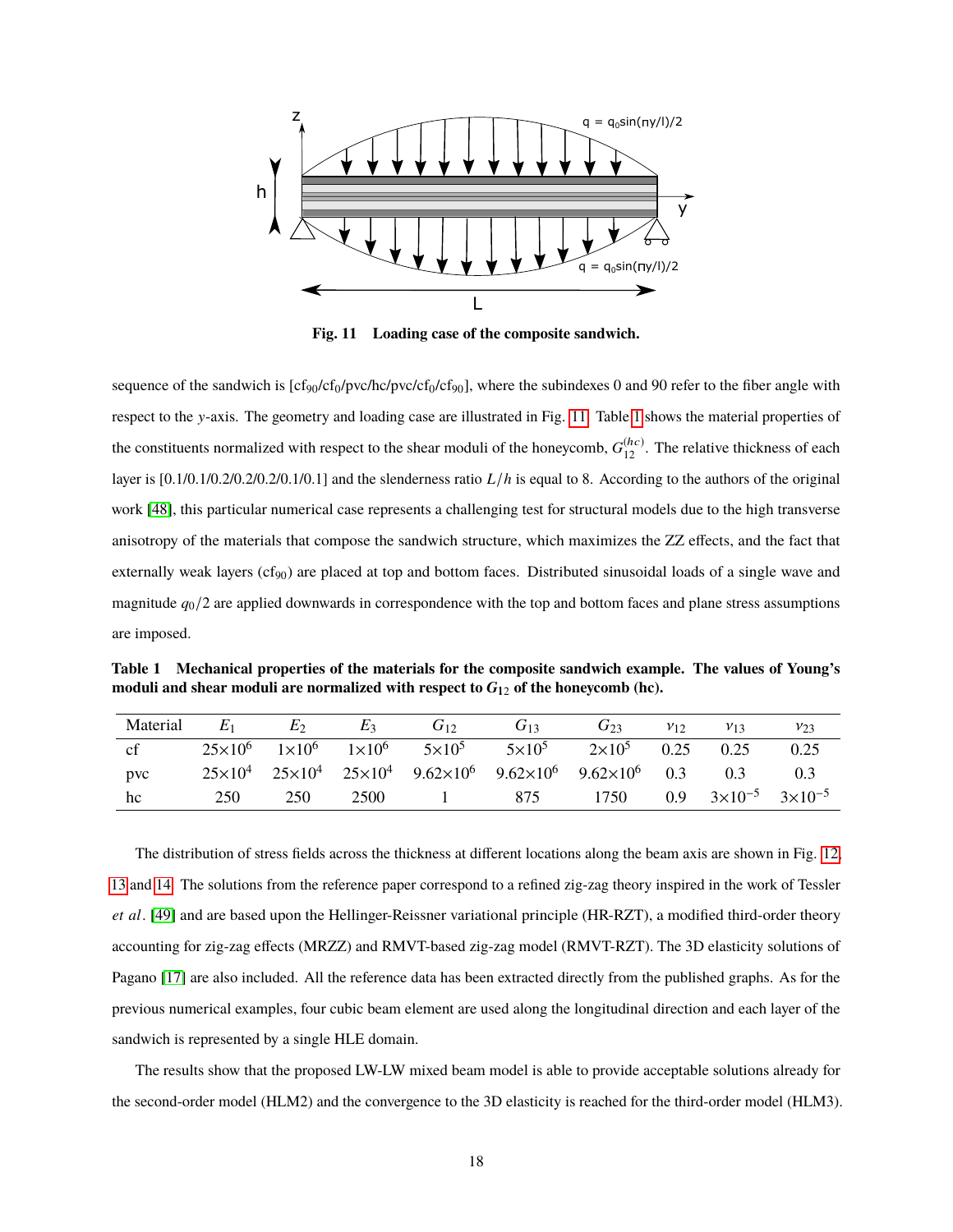

**Fig. 12 Longitudinal stress of the composite sandwich at** *y=L/2***.**

Although the HLM1 model computes accurate axial stress distributions, one can observe that the solutions for the transverse stresses oscillate around those of the elasticity theory, being this effect more evident towards the external layers. In view of the results, it is possible to state that the use of independent LW assumptions for displacements and stresses has proven to be a suitable choice for the accurate computation of the stress solutions in generic laminated structures, at the expense of extra degrees of freedom for the transverse stress fields.

#### **C. Free-edge in 3D laminated beam**

The last numerical test is included with the aim of showing the advanced 3D capabilities of the proposed beam model. Axial extension is applied to a cross-ply beam and the free-edge effects that arise due to the mismatch of the mechanical properties of the plies at the interfaces of the laminae are analyzed. The accurate prediction of the interlaminar stresses is essential in these kind of structures due to their relation with free-edge delamination, which bring the composite structure to failure. CLT cannot capture this complex effects and, therefore, researchers usually rely on close-form solutions to approximate the elasticity solutions or finite element models with very refined meshes towards the edges, which result in much higher computational costs and the impossibility of dealing with real-life structures. With the proposed model, the intention is to tackle this issues and provide a tool to compute effciently the stress fields for generic laminate problems, saltisfying *a priori* the ZZ and IC conditions, and keeping the computational costs a fraction of those of conventional solid models.

The problem case is generated to satisfy the assumptions taken in the pioneering work of Pipes and Pagano [50] on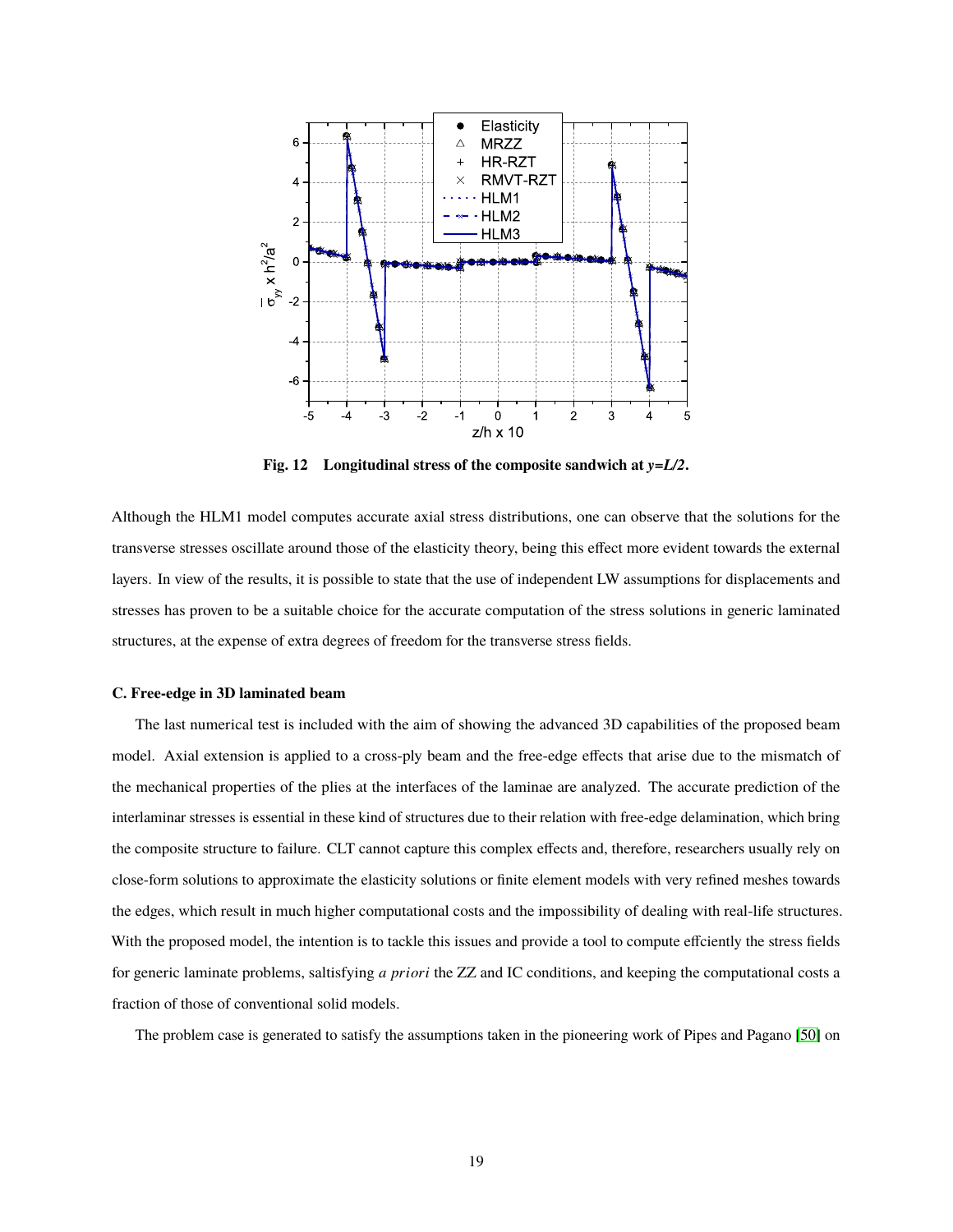

**Fig. 13 Transverse shear stress of the composite sandwich at** *y=0***.**



**Fig. 14 Transverse normal stress of the composite sandwich at** *y=0***.**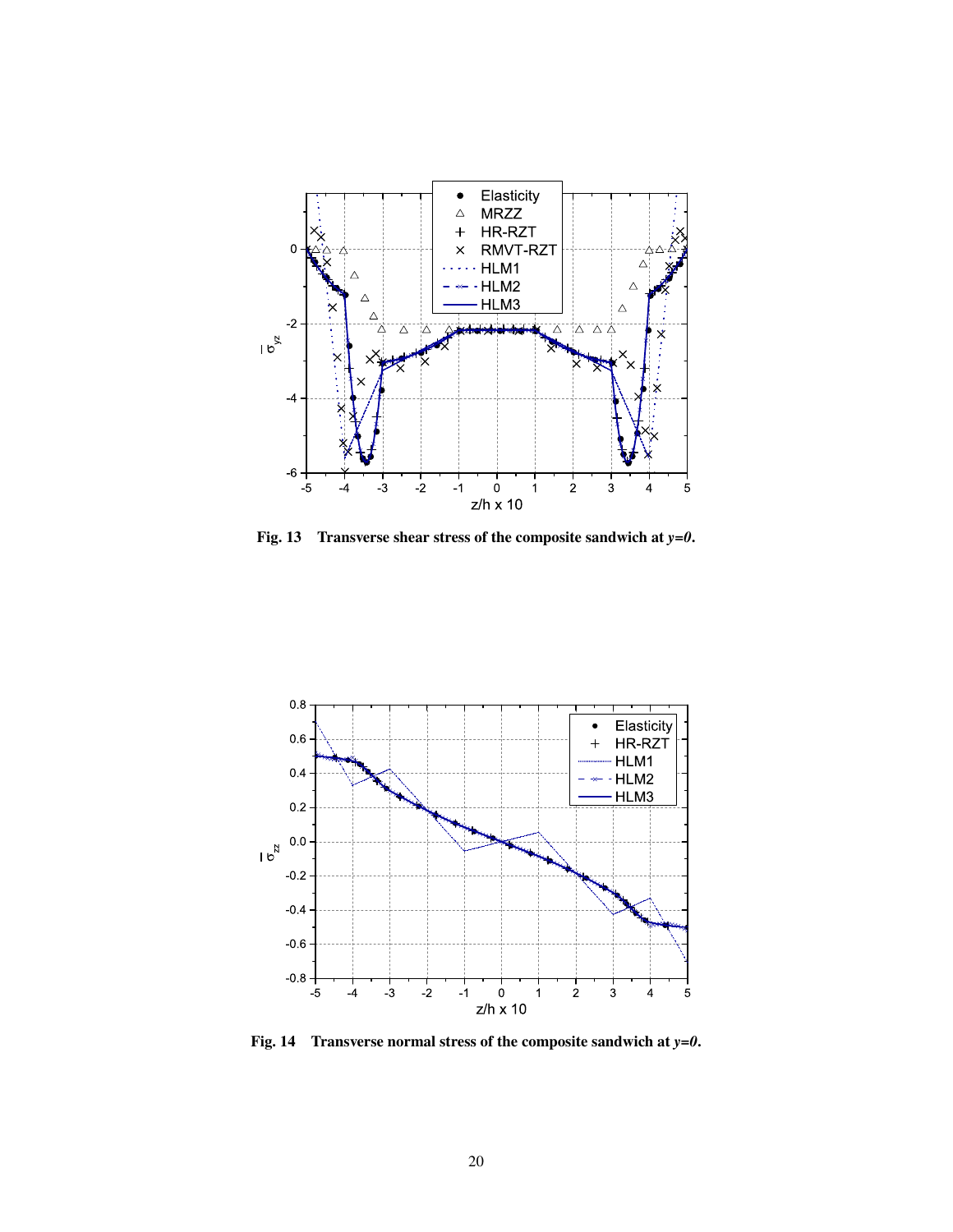

**Fig. 15 Geometry and mesh of the laminated beam under axial extension.**

free-edge analysis. Accordingly, the mechanical properties of the material are:

$$
E_1 = 137.9, \ E_2 = E_3 = 14.5, \ G_{12} = G_{13} = G_{23} = 5.9, \ \nu_{12} = \nu_{13} = \nu_{23} = 0.21 \tag{30}
$$

 $(E_i$  and  $G_{ij}$  in GPa). The stacking sequence is  $[45, -45]_S$  with all the layers of equal thickness and a global strain of magnitude  $\varepsilon_{yy} = \varepsilon_0 = 0.01$  is applied. The geometry and mesh of the model is shown in Fig. 15. The length-to-width ratio of the structure is  $L/b = 50$  and the width-to-thickness ratio is equal to  $b/h = 5$ . Ten cubic beam elements are employed for the finite element discretization and a distribution of HLE domains are generated over the cross-section surface. As mentioned before, one of the advantages of HLE models in composite simulation is that an arbitrary distribution of the expansion domains can be selected to represent the cross-section surface, allowing the user to refine the kinematics of the beam model in the critical zones (in this case at free-edges), as shown in Fig. 15 right.

Figure 16 shows the interlaminar shear stresses at  $y = L/2$ . One can notice that the approximated elasticity solutions of Pipes and Pagano [51] are properly represented if a sufficiently high polynomial order is employed for the stress assumptions over the section (HLM5). Figure 17 includes the shear stress distribution across the thickness of the laminate at the free-edge for different mixed and displacement-based models. Finally, the dependency between the width of the boundary layer where the free-edge effects arise and the thickness of the laminate is highlighted in Fig. 18, which shows the interlaminar shear stresses for thicknesses equal to *h*, *h*/2 and *h*/3.

### **VI. Conclusions**

A mixed beam element with 3D capabilities which is based upon the RMVT principle is proposed for the stress analysis of multilayered structures. In problems featuring one the geometrical dimensions greater than the other two, beam models present a major advantage in terms of computational costs in comparison to shell and solid finite element formulations. By using a refined LW theory of structure based on Legendre polynomials, known as the Hierarchical Legendre Expansions, the range of applicability of beam models can be extended to generic laminate problems, obtaining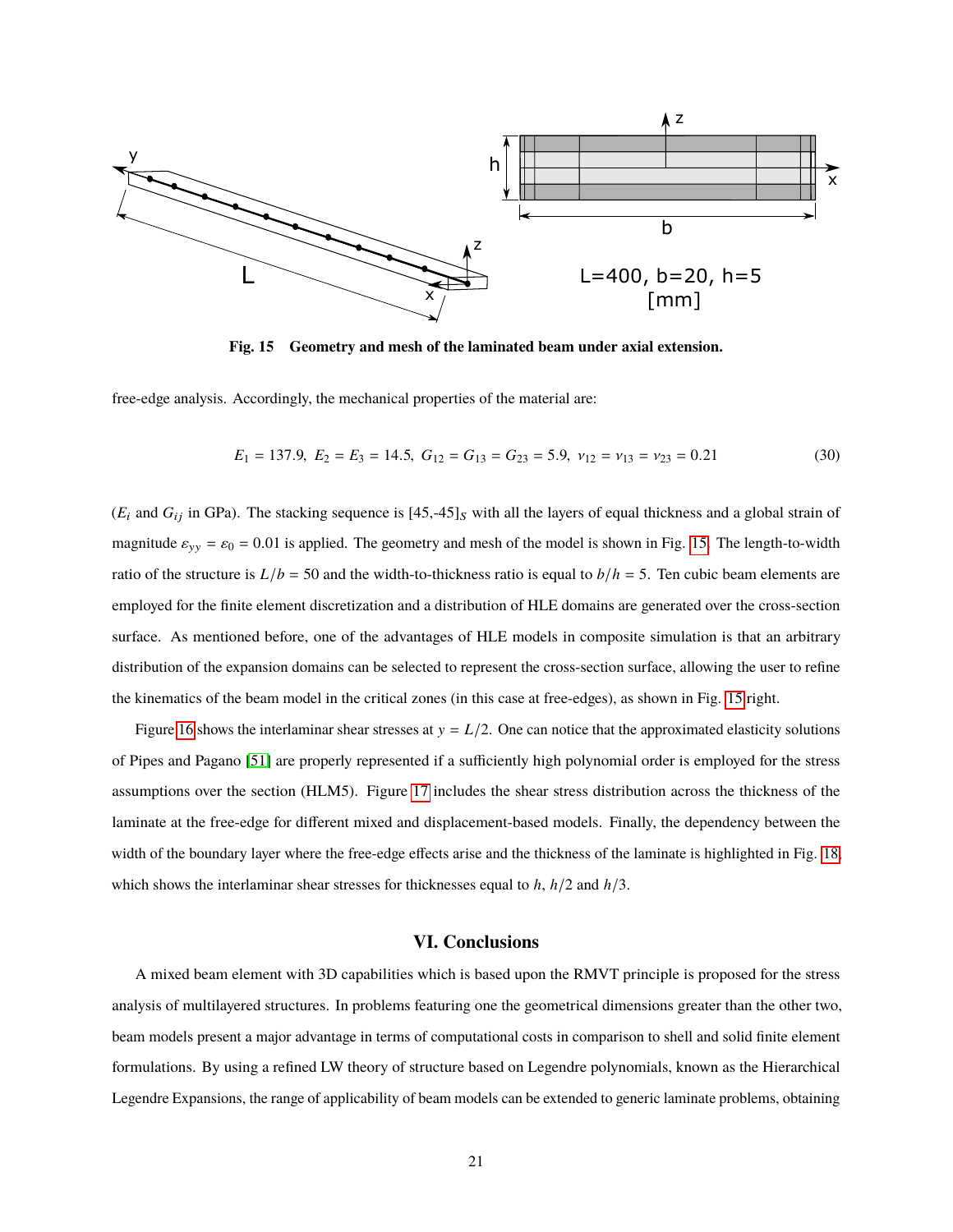

**Fig. 16 Transverse shear stresses along** *x* **at** *y=L/2* **and** *z=h/4***.**



**Fig. 17 Transverse shear stresses along** *z* **at** *y=L/2* **and** *x=b/2***.**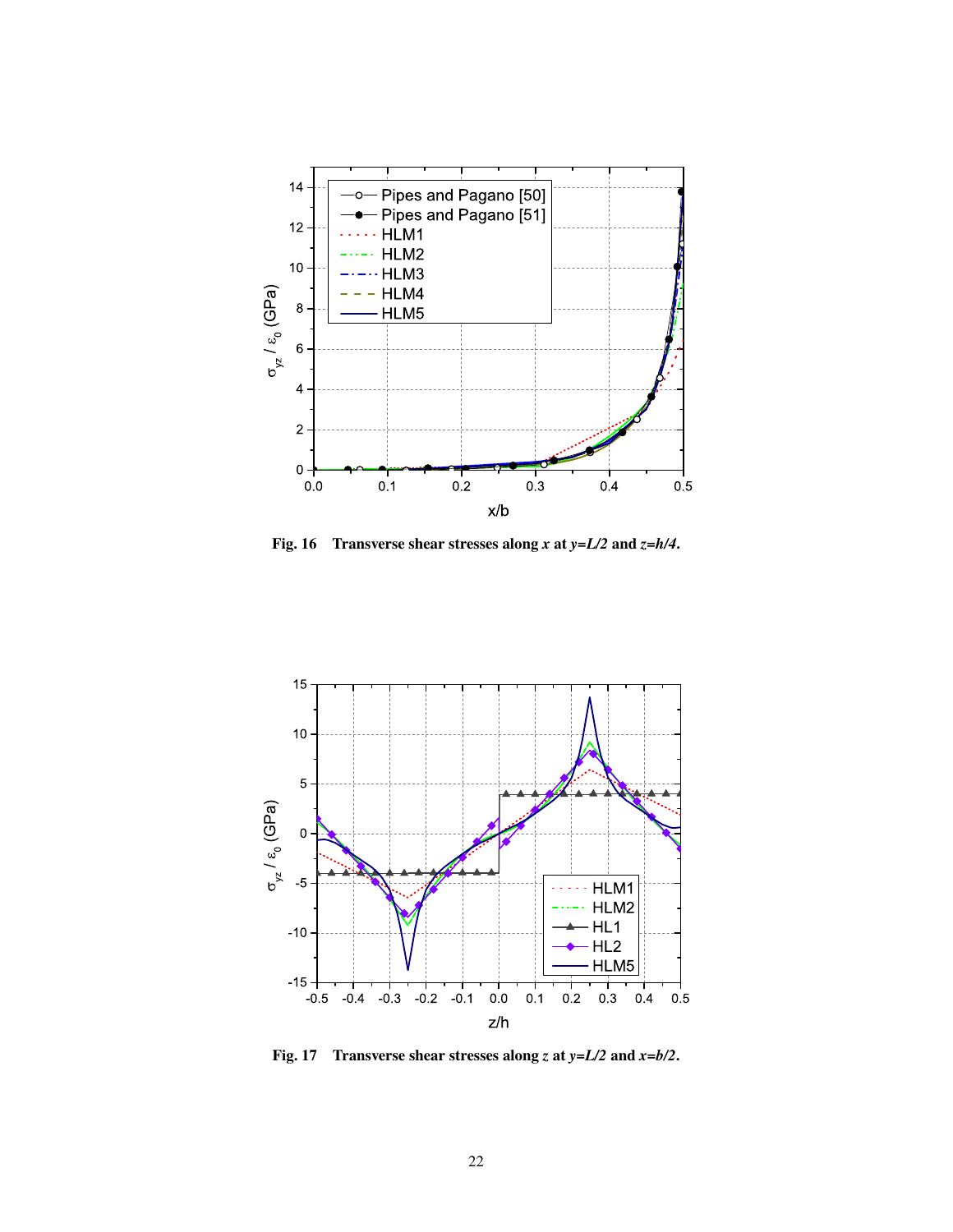

**Fig. 18 Transverse shear stresses along** *x* **for different thicknesses.**

solid-like levels of accuracy in the computation of the stress solutions.

The RMVT can be considered as a natural extension of the PVD to multilayered problems, leading to a formulation in which the ZZ effects and the IC at the interfaces is satisfied *a priori* by independent assumptions of the transverse stress fields. This work has been focused on the assessment of the proposed 3D mixed beam element through benchmark solutions, with very satisfactory results. The results open the path for further investigations and developments of the model, such as dynamic analysis, non-linear problems and curved geometries, among others. Also, the static condensation of the stiffness matrices to obtain a class of mixed model with only displacement variables is worth of future investigation.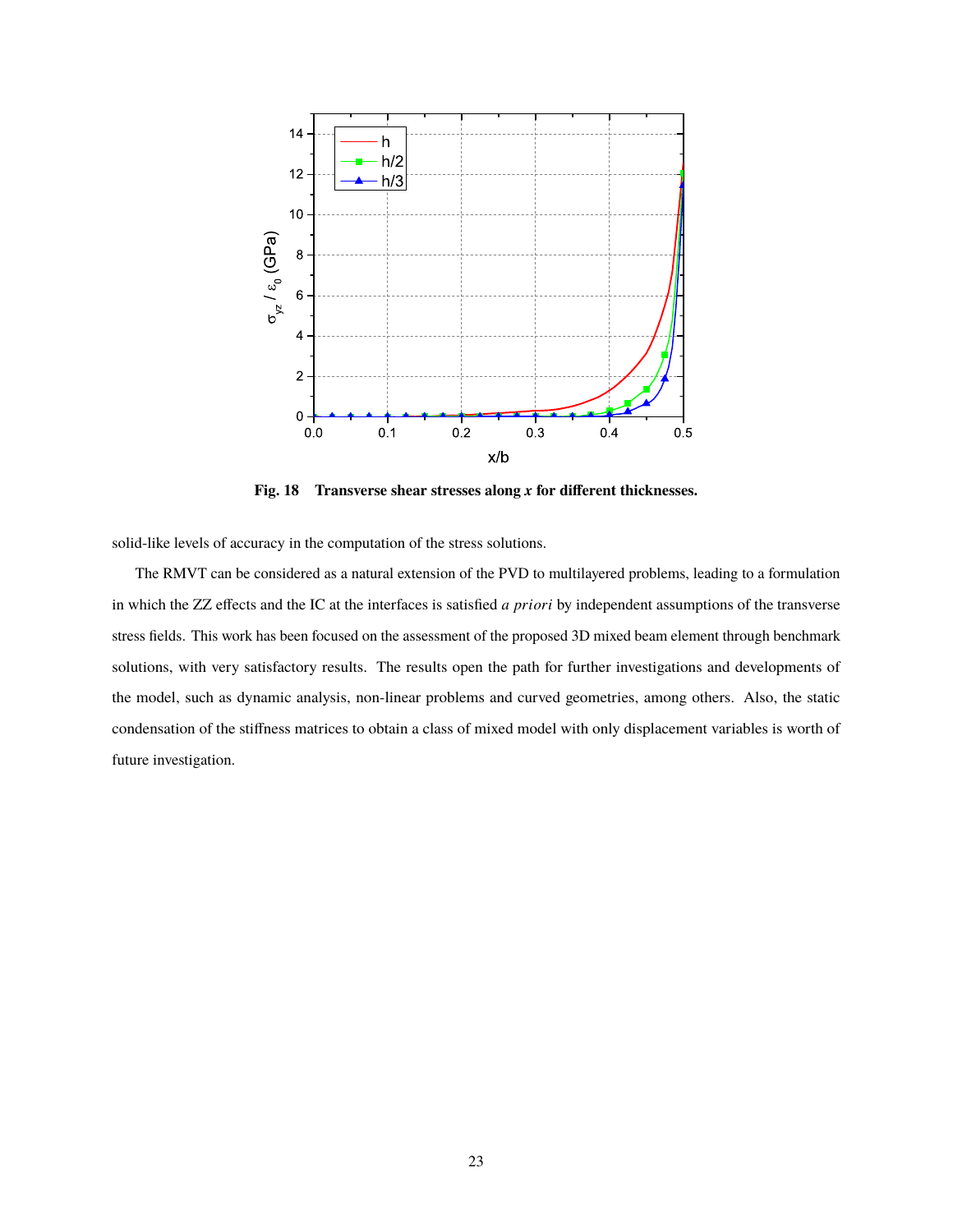# **Appendix**

# **A. Fundamental nuclei of RMVT-based beam elements**

The explicit expressions of the components of the 3  $\times$  3 fundamental nuclei of the stiffness matrix,  $K_{uu}^{rsij}$ ,  $K_{u\sigma}^{rsij}$ ,  $K_{\sigma u}^{\tau s i j}$  and  $K_{\sigma \sigma}^{\tau s i j}$ , are reported in the following:

$$
K_{uu}^{rsij}(1,1) = C_{22} I_{ij} \int_{\Omega} F_{\tau,x} F_{s,x} d\Omega + C_{26} I_{i,yj} \int_{\Omega} F_{\tau} F_{s,x} d\Omega + C_{26} I_{i,j} \int_{\Omega} F_{\tau,x} F_{s} d\Omega + C_{26} I_{i,y} \int_{\Omega} F_{\tau,x} F_{s} d\Omega + C_{66} I_{i,yj} \int_{\Omega} F_{\tau} F_{s} d\Omega
$$
  
\n
$$
K_{uu}^{rsij}(1,2) = C_{26} I_{ij} \int_{\Omega} F_{\tau,x} F_{s,x} d\Omega + C_{66} I_{i,yj} \int_{\Omega} F_{\tau} F_{s,x} d\Omega + C_{12} I_{i,j} \int_{\Omega} F_{\tau,x} F_{s} d\Omega + C_{16} I_{i,yj} \int_{\Omega} F_{\tau} F_{s} d\Omega
$$
  
\n
$$
K_{uu}^{rsij}(1,3) = 0
$$
  
\n
$$
K_{uu}^{rsij}(2,1) = C_{26} I_{ij} \int_{\Omega} F_{\tau,x} F_{s,x} d\Omega + C_{12} I_{i,yj} \int_{\Omega} F_{\tau} F_{s,x} d\Omega + C_{66} I_{i,j} \int_{\Omega} F_{\tau,x} F_{s} d\Omega + C_{16} I_{i,yj} \int_{\Omega} F_{\tau} F_{s} d\Omega + C_{16} I_{i,yj} \int_{\Omega} F_{\tau,x} F_{s} d\Omega + C_{11} I_{i,yj} \int_{\Omega} F_{\tau} F_{s} d\Omega
$$
  
\n(31)  
\n
$$
K_{uu}^{rsij}(2,2) = C_{66} I_{ij} \int_{\Omega} F_{\tau,x} F_{s,x} d\Omega + C_{16} I_{i,yj} \int_{\Omega} F_{\tau} F_{s,x} d\Omega + C_{16} I_{i,j} \int_{\Omega} F_{\tau,x} F_{s} d\Omega + C_{11} I_{i,yj} \int_{\Omega} F_{\tau} F_{s} d\Omega
$$
  
\n
$$
K_{uu}^{rsij}(3,1) = 0
$$
  
\n
$$
K_{uu}^{rsij}(3,1) = 0
$$
  
\n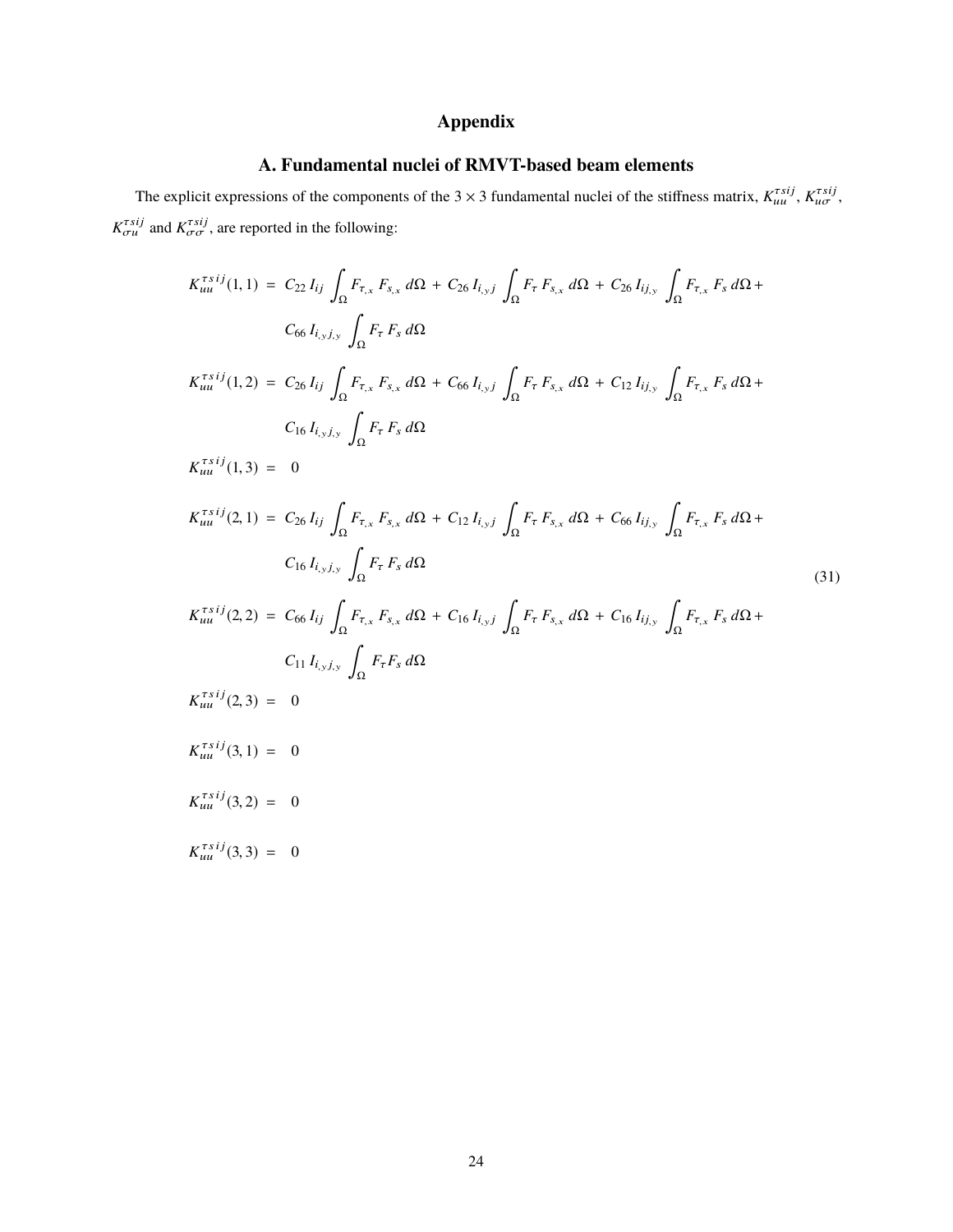$$
K_{u\sigma}^{rsij}(1,1) = C_{23} I_{ij} \int_{\Omega} F_{\tau,x} G_s d\Omega + C_{36} I_{i,yj} \int_{\Omega} F_{\tau} G_s d\Omega
$$
  
\n
$$
K_{u\sigma}^{rsij}(1,2) = I_{ij} \int_{\Omega} F_{\tau} G_{s,z} d\Omega
$$
  
\n
$$
K_{u\sigma}^{rsij}(1,3) = 0
$$
  
\n
$$
K_{u\sigma}^{rsij}(2,1) = C_{36} I_{ij} \int_{\Omega} F_{\tau,x} G_s d\Omega + C_{13} I_{i,yj} \int_{\Omega} F_{\tau} G_s d\Omega
$$
  
\n
$$
K_{u\sigma}^{rsij}(2,2) = 0
$$
  
\n
$$
K_{u\sigma}^{rsij}(2,3) = I_{ij} \int_{\Omega} F_{\tau,z} G_s d\Omega
$$
  
\n
$$
K_{u\sigma}^{rsij}(3,1) = I_{ij} \int_{\Omega} F_{\tau,z} G_s d\Omega
$$
  
\n
$$
K_{u\sigma}^{rsij}(3,2) = I_{ij} \int_{\Omega} F_{\tau,x} G_s d\Omega
$$
  
\n
$$
K_{u\sigma}^{rsij}(3,3) = I_{i,yj} \int_{\Omega} F_{\tau} G_s d\Omega
$$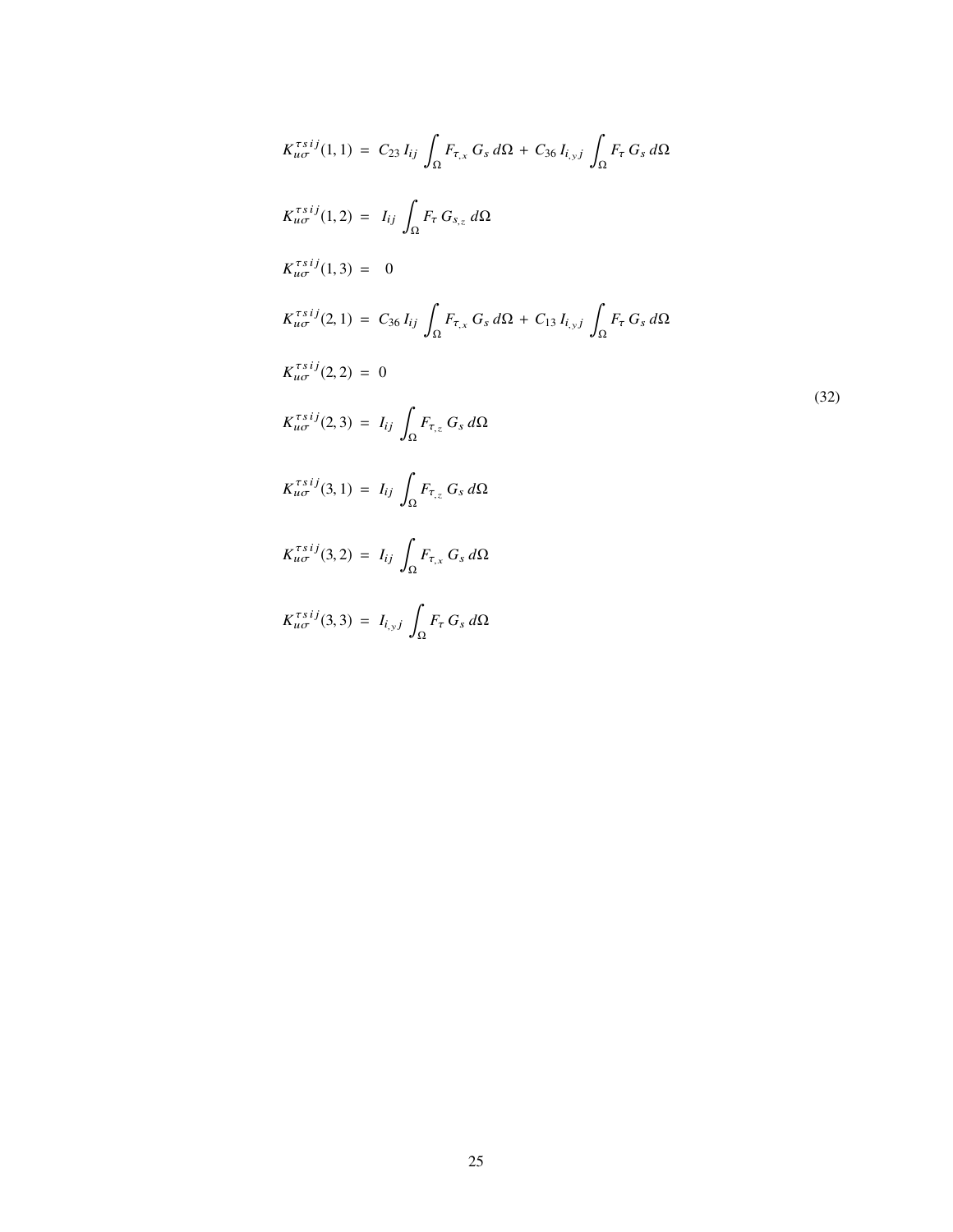$$
K_{\sigma u}^{\tau s i j}(1,1) = -C_{23} I_{ij} \int_{\Omega} G_{\tau} F_{s,x} d\Omega + -C_{36} I_{ij,y} \int_{\Omega} G_{\tau} F_s d\Omega
$$
  
\n
$$
K_{\sigma u}^{\tau s i j}(1,2) = -C_{36} I_{ij} \int_{\Omega} G_{\tau} F_{s,x} d\Omega + -C_{13} I_{ij,y} \int_{\Omega} G_{\tau} F_s d\Omega
$$
  
\n
$$
K_{\sigma u}^{\tau s i j}(1,3) = I_{ij} \int_{\Omega} G_{\tau} F_{s,z} d\Omega
$$
  
\n
$$
K_{\sigma u}^{\tau s i j}(2,1) = I_{ij} \int_{\Omega} G_{\tau} F_{s,z} d\Omega
$$
  
\n
$$
K_{\sigma u}^{\tau s i j}(2,2) = 0
$$
  
\n
$$
K_{\sigma u}^{\tau s i j}(3,1) = 0
$$
  
\n
$$
K_{\sigma u}^{\tau s i j}(3,1) = 0
$$
  
\n
$$
K_{\sigma u}^{\tau s i j}(3,2) = I_{ij} \int_{\Omega} G_{\tau} F_{s,x} d\Omega
$$
  
\n
$$
K_{\sigma u}^{\tau s i j}(3,3) = I_{ij} \int_{\Omega} G_{\tau} F_{s,z} d\Omega
$$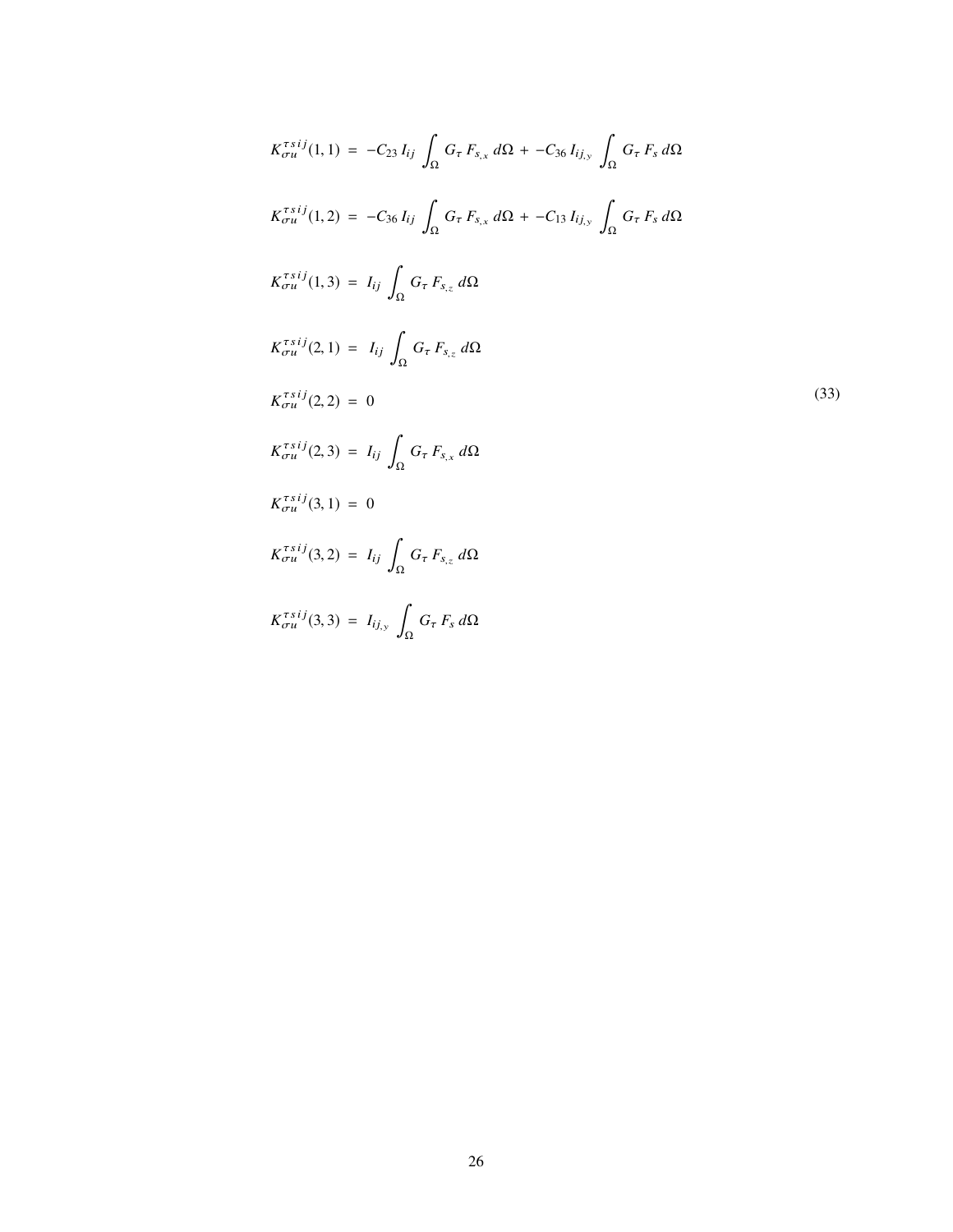$$
K_{\sigma\sigma}^{\tau s i j}(1,1) = -C_{33} I_{ij} \int_{\Omega} G_{\tau} G_{s} d\Omega
$$
  
\n
$$
K_{\sigma\sigma}^{\tau s i j}(1,2) = 0
$$
  
\n
$$
K_{\sigma\sigma}^{\tau s i j}(2,1) = 0
$$
  
\n
$$
K_{\sigma\sigma}^{\tau s i j}(2,1) = 0
$$
  
\n
$$
K_{\sigma\sigma}^{\tau s i j}(2,2) = -C_{44} I_{ij} \int_{\Omega} G_{\tau} G_{s} d\Omega
$$
  
\n
$$
K_{\sigma\sigma}^{\tau s i j}(2,3) = -C_{45} I_{ij} \int_{\Omega} G_{\tau} G_{s} d\Omega
$$
  
\n
$$
K_{\sigma\sigma}^{\tau s i j}(3,1) = 0
$$
  
\n
$$
K_{\sigma\sigma}^{\tau s i j}(3,2) = -C_{45} I_{ij} \int_{\Omega} G_{\tau} G_{s} d\Omega
$$
  
\n
$$
K_{\sigma\sigma}^{\tau s i j}(3,3) = -C_{55} I_{ij} \int_{\Omega} G_{\tau} G_{s} d\Omega
$$

The *I* terms correspond to the integrals of the shape functions along the length of the beam element, *l*:

$$
I_{ij} = \int_{l} N_i N_j \, dy
$$
  
\n
$$
I_{i,y,j} = \int_{l} N_{i,y} N_j \, dy
$$
  
\n
$$
I_{ij,y} = \int_{l} N_i N_{j,y} \, dy
$$
  
\n
$$
I_{i,y,j,y} = \int_{l} N_{i,y} N_{j,y} \, dy
$$
\n(35)

All the integrals are computed using standard Gaussian quadrature.

# **Acknowledgments**

This research has been carried out within the project FULLCOMP - FULLy analysis, design, manufacturing, and health monitoring of COMPosite structures - funded by the Marie Sklodowska-Curie actions grant agreement no. 642121. The H2020 European Training Networks are gratefully acknowledged.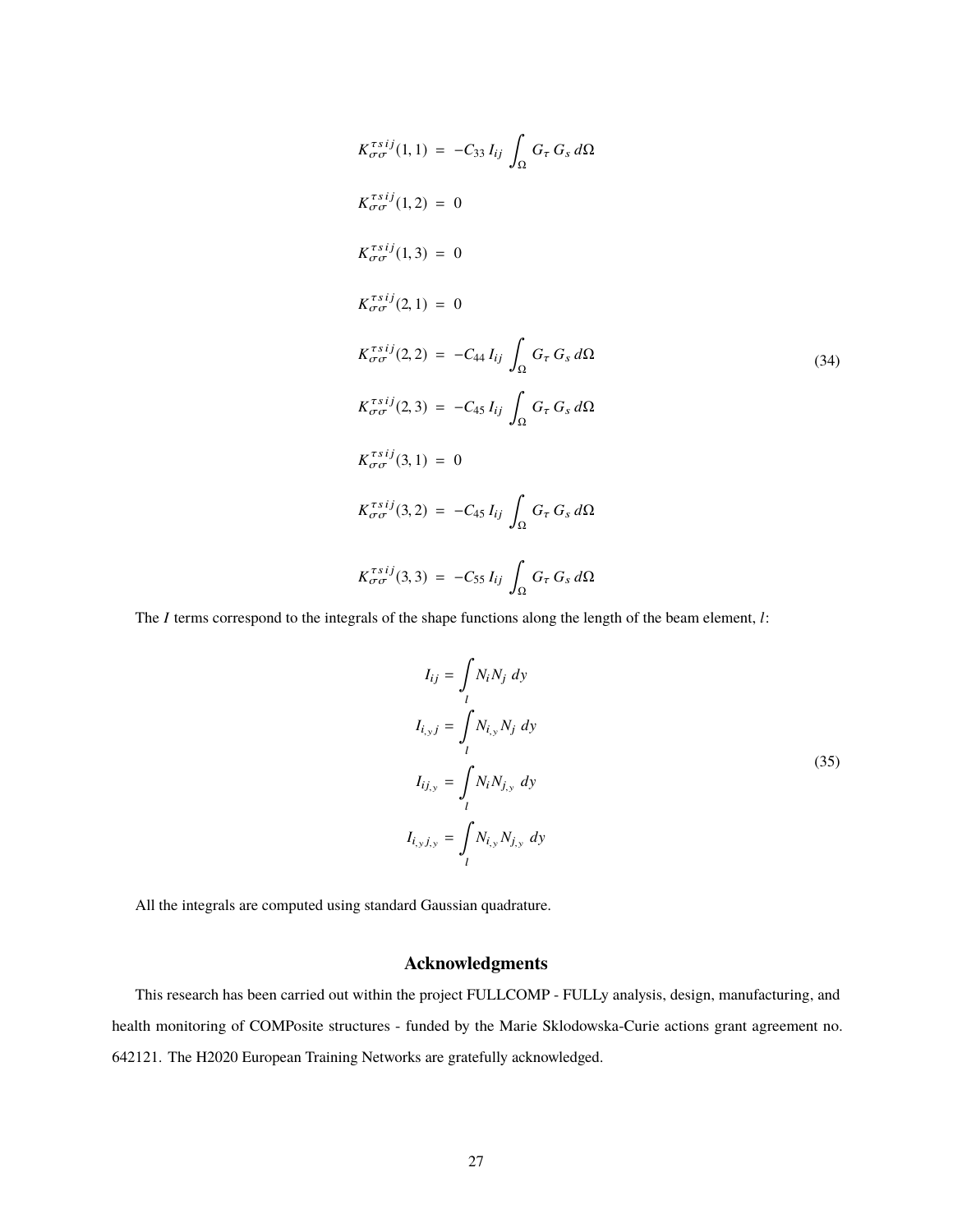# **References**

- [1] Reissner, E., "On a certain mixed variational theorem and a proposed application," *International Journal for Numerical Methods in Engineering*, Vol. 20, No. 7, 1984, pp. 1366–1368. doi:10.1002/nme.1620200714.
- [2] Tsai, S. W., *Composites Design*, 4<sup>th</sup> ed., Dayton, Think Composites, 1988.
- [3] Reddy, J. N., *Mechanics of laminated composite plates and shells. Theory and Analysis*, 2<sup>nd</sup> ed., CRC Press, 2004.
- [4] Carrera, E., "C0 Reissner-Mindlin multilayered plate elements including zig-zag and interlaminar stress continuity," *International Journal for Numerical Methods in Engineering*, Vol. 39, No. 11, 1996, pp. 1797–1820. doi:10.1002/(SICI)1097-0207(19960615) 39:11<1797::AID-NME928>3.0.CO;2-W.
- [5] Carrera, E., "C0z requirements models for the two dimensional analysis of multilayered structures," *Composite Structures*, Vol. 37, No. 3, 1997, pp. 373 – 383. doi:10.1016/S0263-8223(98)80005-6, URL [http://www.sciencedirect.com/](http://www.sciencedirect.com/science/article/pii/S0263822398800056) [science/article/pii/S0263822398800056](http://www.sciencedirect.com/science/article/pii/S0263822398800056).
- [6] Jones, R. M., *Mechanics of composite materials*, 2nd ed., Taylor and Francis Ltd., London, UK, 1998.
- [7] Timoshenko, S. P., "On the transverse vibrations of bars of uniform cross section," *Philosophical Magazine*, Vol. 43, 1922, pp. 125–131. doi:10.1080/14786442208633855.
- [8] Whitney, J., "The Effect of Transverse Shear Deformation on the Bending of Laminated Plates," *Journal of Composite Materials*, Vol. 3, No. 3, 1969, pp. 534–547. doi:10.1177/002199836900300316, URL [http://dx.doi.org/10.1177/](http://dx.doi.org/10.1177/002199836900300316) [002199836900300316](http://dx.doi.org/10.1177/002199836900300316).
- [9] Mindlin, R. D., "Influence of Rotary Inertia and Shear on Flexural Motions of Isotropic, Elastic Plates," *Journal of Applied Mechanics*, Vol. 18, No. 1, 1951, pp. 31 – 38.
- [10] Lo, K., Christensen, R., and Wu, E., "A high-order theory of plate deformation. Part 2: laminated plates," *Journal of Applied Mechanics*, Vol. 44, 1977, p. 669. doi:10.1115/1.3424155.
- [11] Vlasov, V., *Thin-walled elastic beams*, National Technical Information Service, 1984.
- [12] Reddy, J., "A refined nonlinear theory of plates with transverse shear deformation," *International Journal of Solids and Structures*, Vol. 20, No. 9, 1984, pp. 881 – 896. doi:10.1016/0020-7683(84)90056-8, URL [http://www.sciencedirect.](http://www.sciencedirect.com/science/article/pii/0020768384900568) [com/science/article/pii/0020768384900568](http://www.sciencedirect.com/science/article/pii/0020768384900568).
- [13] Lekhnitskii, S. G., "Strength calculation of composite beams," *Vestn. Inzh. Tekh*, Vol. 9, 1935.
- [14] Ambartsumian, S., "On a general theory of anisotropic shells," *Journal of Applied Mathematics and Mechanics*, Vol. 22, No. 2, 1958, pp. 305 – 319. doi:10.1016/0021-8928(58)90108-4, URL [http://www.sciencedirect.com/science/article/](http://www.sciencedirect.com/science/article/pii/0021892858901084) [pii/0021892858901084](http://www.sciencedirect.com/science/article/pii/0021892858901084).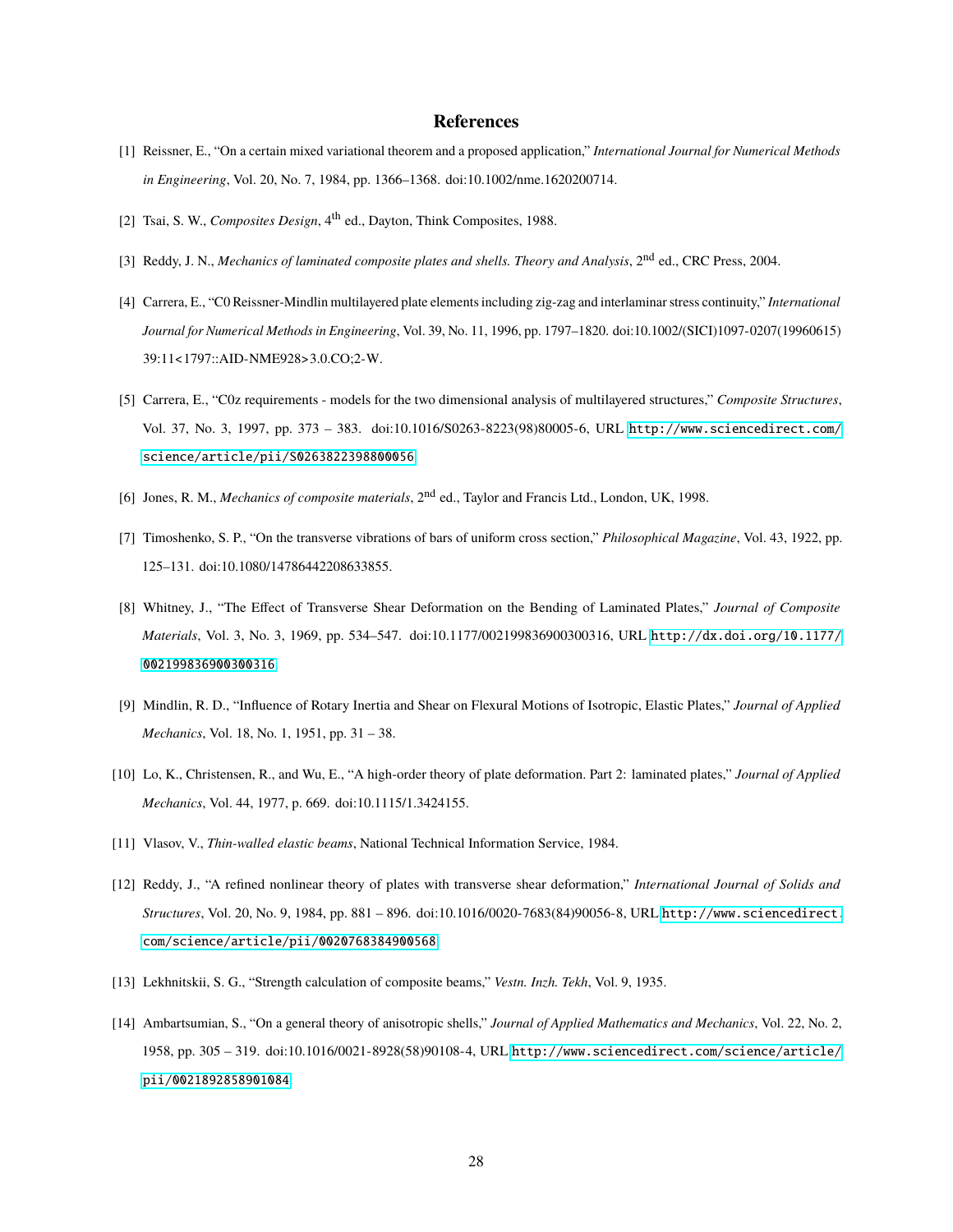- [15] Murakami, H., "Laminated Composite Plate Theory With Improved In-Plane Responses," *Journal of Applied Mechanics*, Vol. 53, No. 3, 1986, pp. 661 – 666. doi:10.1115/1.3171828.
- [16] Reddy, J. N., "A generalization of two-dimensional theories of laminated composite plates," *Communications in Applied Numerical Methods*, Vol. 3, No. 3, 1987, pp. 173–180. doi:10.1002/cnm.1630030303, URL [http://dx.doi.org/10.1002/](http://dx.doi.org/10.1002/cnm.1630030303) [cnm.1630030303](http://dx.doi.org/10.1002/cnm.1630030303).
- [17] Pagano, N., "Exact Solutions for Composite Laminates in Cylindrical Bending," *Journal of Composite Materials*, Vol. 3, No. 3, 1969, pp. 398–411. doi:10.1177/002199836900300304, URL <http://jcm.sagepub.com/content/3/3/398.abstract>.
- [18] Shimpi, R. P., and Ghugal, Y. M., "A new layerwise trigonometric shear deformation theory for two-layered cross-ply beams," *Composites Science and Technology*, Vol. 61, No. 9, 2001, pp. 1271 – 1283. doi:10.1016/S0266-3538(01)00024-0, URL <http://www.sciencedirect.com/science/article/pii/S0266353801000240>.
- [19] Surana, K., and Nguyen, S., "Two-dimensional curved beam element with higher-order hierarchical transverse approximation for laminated composites," *Computers and Structures*, Vol. 36, No. 3, 1990, pp. 499 – 511. doi:10.1016/0045-7949(90)90284-9, URL <http://www.sciencedirect.com/science/article/pii/0045794990902849>.
- [20] Carrera, E., "Theories and finite elements for multilayered, anisotropic, composite plates and shells," *Archives of Computational Methods in Engineering*, Vol. 9, No. 2, 2002, pp. 87–140. doi:10.1007/BF02736649.
- [21] Engrand, D., "Local Effects Calculations in Composite Plates by a Boundary Layer Method," *Local Effects in the Analysis of Structures*, Studies in Applied Mechanics, Vol. 12, edited by P. Ladevèze, Elsevier, 1985, pp. 199 – 214. doi:10.1016/B978-0- 444-42520-1.50013-X, URL <http://www.sciencedirect.com/science/article/pii/B978044442520150013X>.
- [22] Noor, A. K., and Burton, W. S., "Stress and free vibration analyses of multilayered composite plates," *Composite Structures*, Vol. 11, No. 3, 1989, pp. 183 – 204. doi:10.1016/0263-8223(89)90058-5, URL [http://www.sciencedirect.com/science/](http://www.sciencedirect.com/science/article/pii/0263822389900585) [article/pii/0263822389900585](http://www.sciencedirect.com/science/article/pii/0263822389900585).
- [23] Malik, M., and Bert, C. W., "Differential Quadrature Analysis of Free Vibration of Symmetric Cross-Ply Laminates with Shear Deformation and Rotatory Inertia," *Shock and Vibration*, Vol. 2, No. 4, 1995, pp. 321 – 338. doi:10.3233/SAV-1995-2406.
- [24] Reissner, E., "On a mixed variational theorem and on shear deformable plate theory," *International Journal for Numerical Methods in Engineering*, Vol. 23, No. 2, 1986, pp. 193–198. doi:10.1002/nme.1620230203, URL [http://dx.doi.org/10.](http://dx.doi.org/10.1002/nme.1620230203) [1002/nme.1620230203](http://dx.doi.org/10.1002/nme.1620230203).
- [25] Reissner, E., *On a Certain Mixed Variational Theorem and on Laminated Elastic Shell Theory*, Springer Berlin Heidelberg, Berlin, Heidelberg, 1986, pp. 17–27. doi:10.1007/978-3-642-83040-2\_2, URL [http://dx.doi.org/10.1007/978-3-642-](http://dx.doi.org/10.1007/978-3-642-83040-2_2) [83040-2\\_2](http://dx.doi.org/10.1007/978-3-642-83040-2_2).
- [26] Toledano, A., and Murakami, H., "A high-order laminated plate theory with improved in-plane responses," *International Journal of Solids and Structures*, Vol. 23, No. 1, 1987, pp. 111 – 131. doi:10.1016/0020-7683(87)90034-5, URL [http:](http://www.sciencedirect.com/science/article/pii/0020768387900345) [//www.sciencedirect.com/science/article/pii/0020768387900345](http://www.sciencedirect.com/science/article/pii/0020768387900345).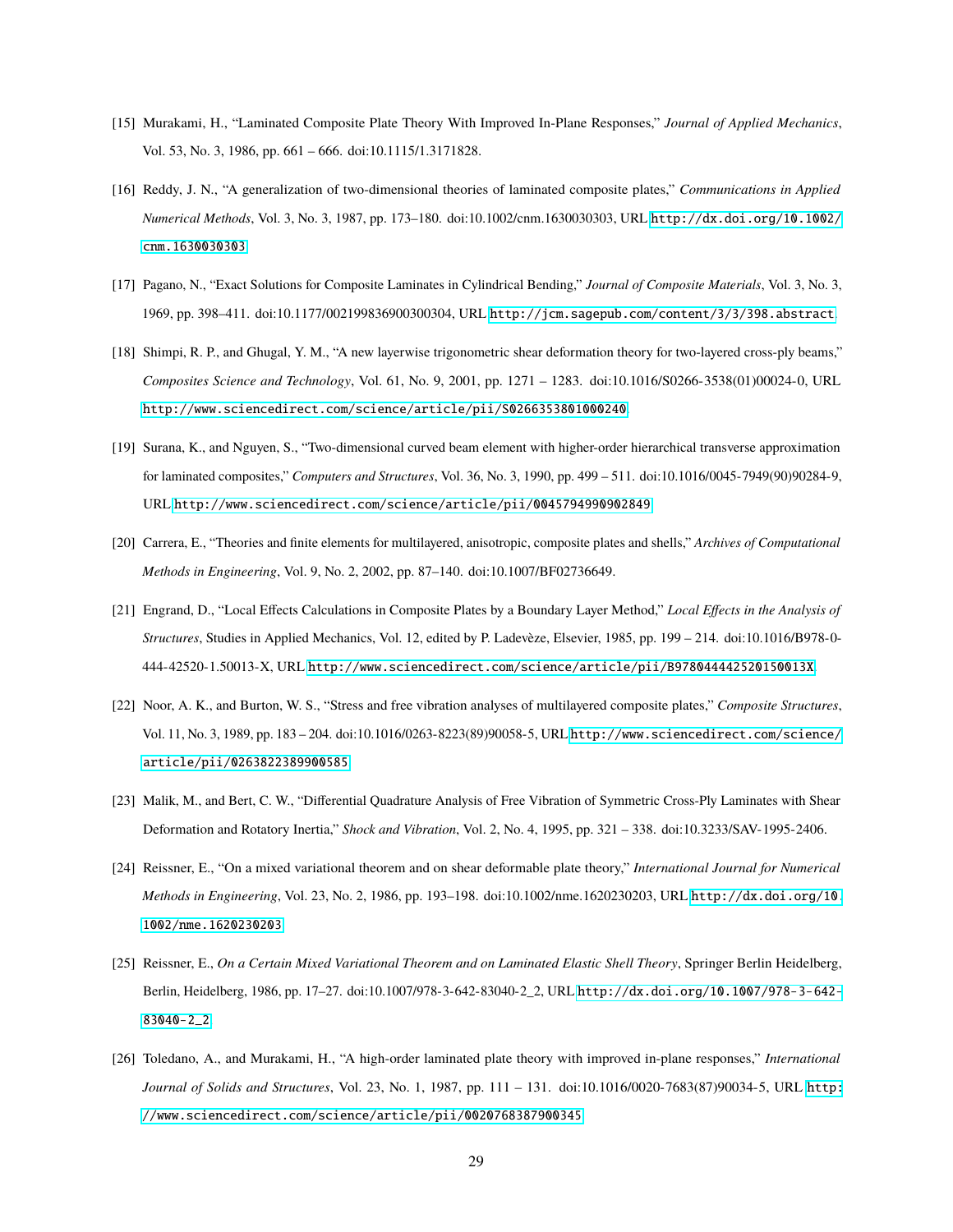- [27] Carrera, E., "Evaluation of Layerwise Mixed Theories for Laminated Plates Analysis," *AIAA Journal*, Vol. 36, No. 5, 1998, pp. 830–839. doi:10.2514/2.444.
- [28] Carrera, E., "Multilayered Shell Theories Accounting for Layerwise Mixed Description, Part 1: Governing Equations," *AIAA Journal*, Vol. 37, No. 9, 1999, pp. 1107 – 1116. doi:10.2514/2.821.
- [29] Carrera, E., "An assessment of mixed and classical theories on global and local response of multilayered orthotropic plates," *Composite Structures*, Vol. 50, No. 2, 2000, pp. 183 – 198. doi:10.1016/S0263-8223(00)00099-4, URL [http:](http://www.sciencedirect.com/science/article/pii/S0263822300000994) [//www.sciencedirect.com/science/article/pii/S0263822300000994](http://www.sciencedirect.com/science/article/pii/S0263822300000994).
- [30] Jing, H.-S., and Liao, M.-L., "Partial hybrid stress element for the analysis of thick laminated composite plates," *International Journal for Numerical Methods in Engineering*, Vol. 28, No. 12, 1989, pp. 2813–2827. doi:10.1002/nme.1620281207, URL <http://dx.doi.org/10.1002/nme.1620281207>.
- [31] Rao, K. M., and Meyer-Piening, H.-R., "Analysis of thick laminated anisotropic composite plates by the finite element method," *Composite Structures*, Vol. 15, No. 3, 1990, pp. 185 – 213. doi:10.1016/0263-8223(90)90031-9, URL [http:](http://www.sciencedirect.com/science/article/pii/0263822390900319) [//www.sciencedirect.com/science/article/pii/0263822390900319](http://www.sciencedirect.com/science/article/pii/0263822390900319).
- [32] Carrera, E., and Demasi, L., "Two Benchmarks to Assess Two-Dimensional Theories of Sandwich, Composite Plates," *AIAA Journal*, Vol. 41, No. 7, 2003, pp. 1356 – 1362. doi:10.2514/2.2081.
- [33] Wu, C.-P., and Li, H.-Y., "An RMVT-based third-order shear deformation theory of multilayered functionally graded material plates," *Composite Structures*, Vol. 92, No. 10, 2010, pp. 2591 – 2605. doi:10.1016/j.compstruct.2010.01.022, URL <http://www.sciencedirect.com/science/article/pii/S0263822310000528>.
- [34] Tessler, A., "Refined zigzag theory for homogeneous, laminated composite, and sandwich beams derived from Reissner's mixed variational principle," *Meccanica*, Vol. 50, No. 10, 2015, pp. 2621–2648. doi:10.1007/s11012-015-0222-0, URL <https://doi.org/10.1007/s11012-015-0222-0>.
- [35] Carrera, E., "Developments, ideas, and evaluations based upon Reissner's Mixed Variational Theorem in the modeling of multilayered plates and shells," *Applied Mechanics Reviews*, Vol. 54, 2001, pp. 301 – 329. doi:10.1115/1.1385512, URL <http://dx.doi.org/10.1115/1.1385512>.
- [36] Whitney, J. M., "Stress Analysis of Thick Laminated Composite and Sandwich Plates," *Journal of Composite Materials*, Vol. 6, No. 3, 1972, pp. 426–440. doi:10.1177/002199837200600301, URL <http://dx.doi.org/10.1177/002199837200600301>.
- [37] Washizu, K., *Variational Methods in Elasticity and Plasticity*, Pergamon Press, N.Y., 1988.
- [38] Reissner, E., "On the Theory of Bending of Elastic Plates," *Journal of Mathematics and Physics*, Vol. 23, No. 1-4, 1944, pp. 184–191. doi:10.1002/sapm1944231184, URL <http://dx.doi.org/10.1002/sapm1944231184>.
- [39] Murakami, H., Reissner, E., and Yamakawa, J., "Anisotropic Beam Theories With Shear Deformation," *Journal of Applied Mechanics*, Vol. 63, No. 3, 1996, pp. 660 – 668. doi:10.1115/1.2823347.